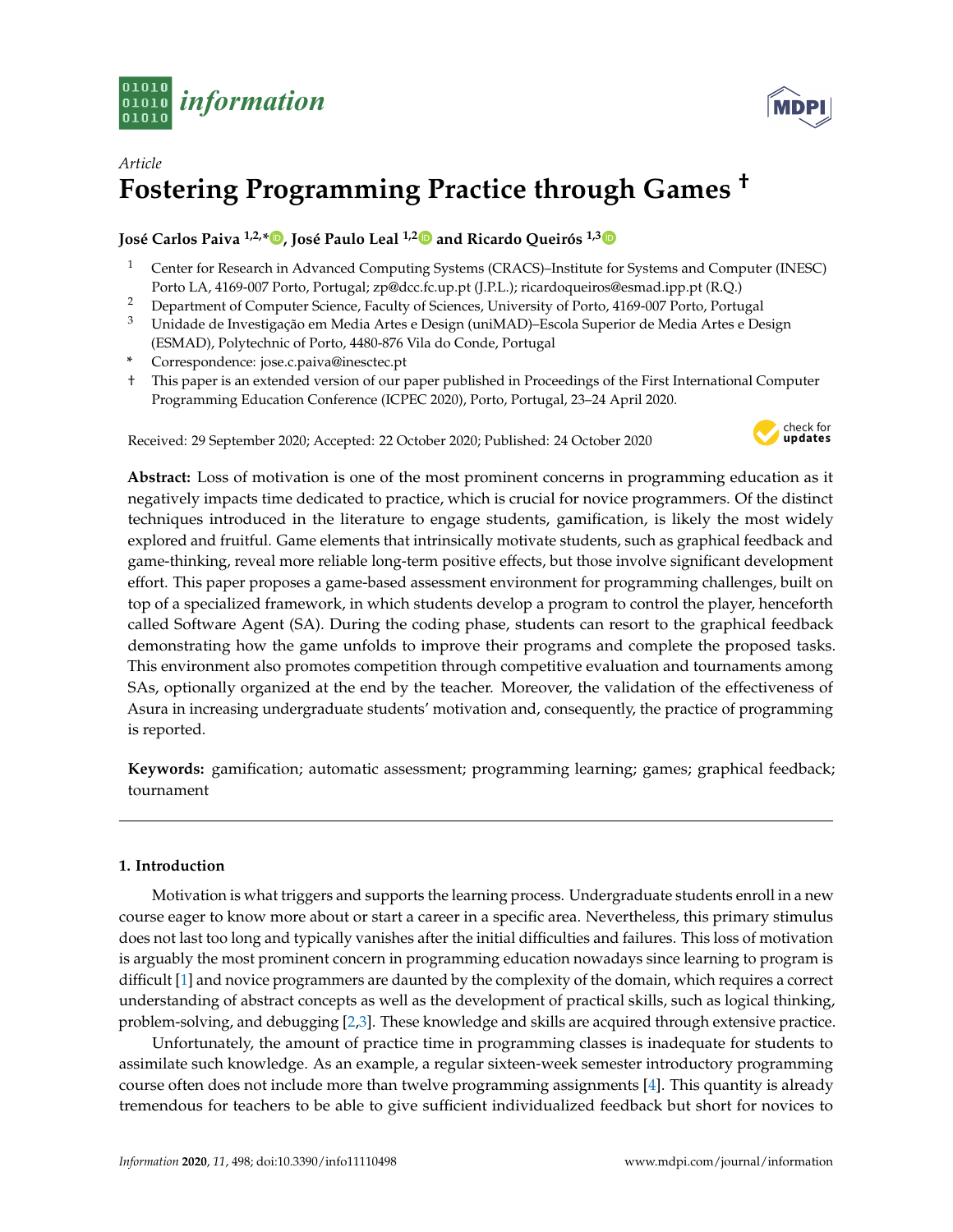master programming skills. Consequently, teachers often rely on automated assessment tools to deliver instant, teacherless, error-free, and effortless feedback to students on attempts to solve exercises [\[5\]](#page-17-4).

Automated assessment tools can offer both static, which involves the compilation of the source code, and dynamic program analysis, which runs the compiled source code and checks if it produces the correct results [\[6\]](#page-17-5). The value and advantages of such tools in programming learning are supported by several published research studies [\[7](#page-17-6)[,8\]](#page-17-7). Nevertheless, it is still crucial to ensure that there are enough sources of motivation for learners to make the decision to practice, apply the necessary amount of effort, and persist after repetitive failures [\[9](#page-17-8)[,10\]](#page-17-9).

A widespread and encouraging approach to foster students' motivation is gamification [\[11](#page-17-10)[,12\]](#page-17-11), which involves the use of game-thinking and game mechanics to engage people [\[13\]](#page-17-12). Even though gamification is not a panacea and can be inefficient or even affect students negatively [\[14\]](#page-17-13), challenges including game elements that motivate intrinsically, such as graphical feedback and game-thinking, are more likely to have long-term positive effects on students [\[15\]](#page-17-14). In the specific case of automated assessment of programming assignments, it is possible to tune dynamic analysis of programs to transform the assessment of a program into a game, as the successful games CodeRally [\[16\]](#page-17-15) and RoboCode [\[17\]](#page-17-16) illustrate.

CodeRally and RoboCode are games in which players are Software Agents (SAs), developed by practitioners, that compete against each other in a 2D environment visible to the authors. These games have the purpose to teach object-oriented programming concepts. Some teachers introduced them in programming classes with quite a lot of success [\[18\]](#page-17-17), but only in certain topics, such as the complexity and costs of creating or adapting this kind of game undermines their adoption for teaching other concepts than those they were designed for.

This paper presents Asura, an automated assessment environment for game-based coding challenges, which aims to foster programming practice by delivering engaging programming assignments to students. These assignments challenge students to code a program that acts as a game player (i.e., an SA) providing graphical feedback with the game simulation. These challenges can optionally promote competition among all submitted SAs, in the form of tournaments such as those found on traditional games and sports, including knockout and group formats. The outcome of the tournament is presented on an interactive viewer, which allows learners to navigate through each match and the rankings. From the teachers' perspective, Asura provides a framework and a command-line interface (CLI) tool to support the development of challenges. The validation of this authoring framework has been already conducted and described in a previous empirical study [\[19\]](#page-17-18). Hence, this paper focuses on the learners' perspective of Asura.

This paper is an extended version of the work published in [\[20\]](#page-17-19). We extend our previous work by adding a much broader review of the state of the art, following the Asura description with a simple example and some further details, and appending an analysis by type of player to the validation.

The remainder of this paper is organized as follows. Section [2](#page-1-0) reviews the state of the art on platforms and tools that make use of challenges similar to those of Asura to engage programming learners. Section [3](#page-6-0) provides an in-depth overview of Asura, including details on its architecture, design, and implementation. Section [4](#page-11-0) describes its validation regarding the growth in motivation and, consequently, practice time. Finally, Section [5](#page-16-0) summarizes the main contributions of this research.

#### <span id="page-1-0"></span>**2. State of the Art**

Learning and teaching programming is hard [\[1,](#page-17-0)[21\]](#page-17-20). When students keep struggling for too long, which is common in programming and particularly frequent during the initial stages, they are likely to give up. This is a huge concern among educators in this area and has led to a large body of research,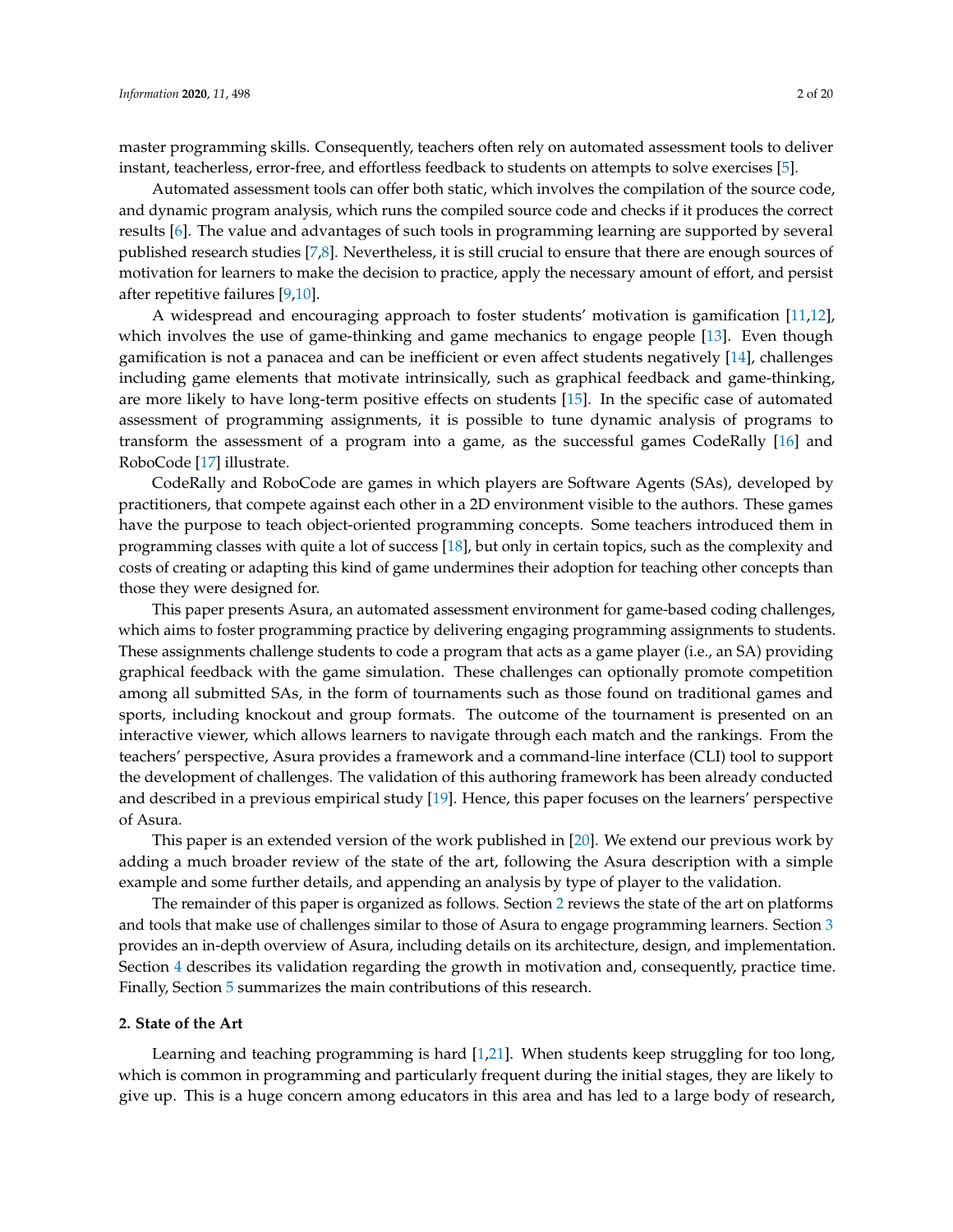not only to seek new forms of introducing students to programming, but also to boost the interest and motivation of people in coding. Among the most successful approaches are the use of competition and other game-like features in web learning environments to stimulate learners in solving more programming activities [\[22–](#page-18-0)[24\]](#page-18-1).

Asura uses game elements, particularly the assessment of programming exercises following competition formats and game-like graphical feedback of the behavior of the code, to create a more engaging programming-learning environment. Furthermore, it is embedded in Enki [\[22\]](#page-18-0) through a special activity mechanism, which enables instructors to also deliver gamified educational contents along with Asura challenges. To the best of authors' knowledge, there are already learning environments that provide some of these features, but none of them includes automatic and competition-based assessment, game-like graphical feedback, and gamified educational content presentation, while supporting educators themselves to create their own courses with activities leveraging all these features.

This section describes some systems that support open online programming courses either without gamification or using only game elements that foster extrinsic motivation, programming learning platforms that stand out for their competitive side, and platforms and games in which learners' code takes action in a game world.

#### *2.1. Platforms for Open Online Programming Courses*

The panoply of open online programming courses available on the web is huge as there is a number of platforms supporting them. Some platforms, such as Coursera, Udacity, and edX, offer a wide variety of learning material from top universities' courses, with the possibility, typically at a monetary cost, of getting a verified certificate. Other platforms have less formal courses with a broad range of activities to provide hands-on experience on a specific language or framework (e.g., Codecademy, Khan Academy, Free Code Camp).

The former platforms are designed for people who already have some previous background in the subjects. They aim to improve the knowledge of people in areas that they are already interested in (intrinsic motivation). These platforms are only a means for people to have access to materials that were otherwise difficult to get. So, there is a small or no gamification factor in them. Moreover, creating courses for platforms like Coursera is an arduous task, requiring the agreement and involvement of third parties (e.g., universities).

In less formal open online courses, providers typically use gamification to attract learners, adopting elements such as progress indicators, badges, levels, leaderboards, and experience points. For example, Khan Academy uses badges and progress tracking to engage students to enlist and complete courses. Even that it also allows educators to easily create courses for their learners, it is limited to JavaScript-based programming activities (HTML and CSS are also supported). Codecademy also uses progress indicators and badges. It supports programming languages such as Python, JavaScript, Java, SQL, Bash/Shell, and Ruby. However, creating courses on Codecademy is not yet possible.

In the context of educational institutions, the most widely-used approach to create gamified open online courses is to rely on a Learning Management System (LMS) with game mechanics. LMSs were created to deliver course contents, and collect assignments of the students. However, many of them evolved to provide more engaging environments resorting to gamification. Some of the most notable examples are Academy LMS, Moodle, and Matrix which include badges, achievements, points, and leaderboards. Moodle also has several plugins that offer a variety of other gamification elements.

Another tool that serves this purpose is Peer 2 Peer University (P2PU) [\[25\]](#page-18-2). P2PU is a social computing platform that fosters peer-created and peer-led online learning environments. It allows students to join,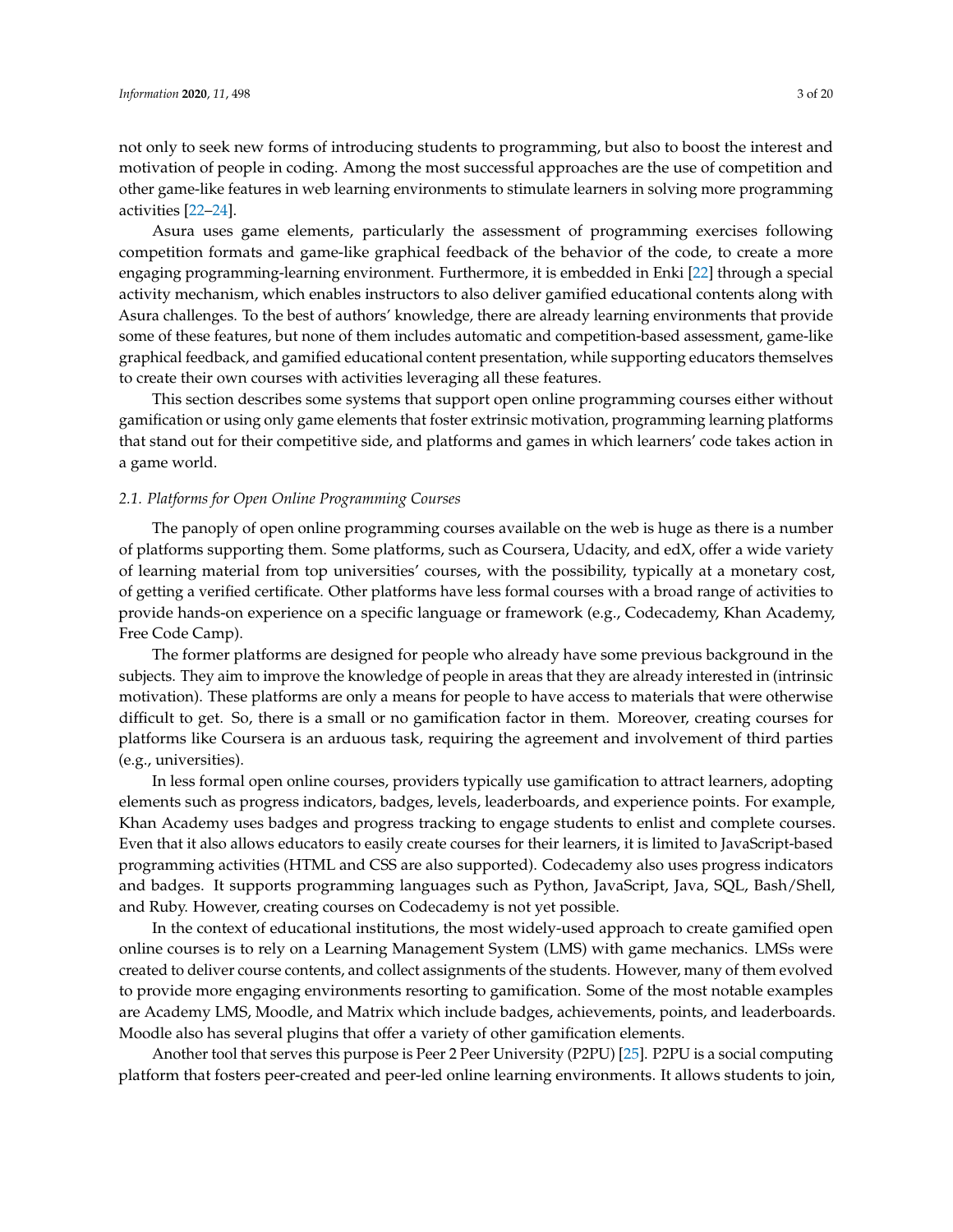complete, and quit challenges, and to enroll in courses. By completing learning tasks, courses, or challenges, they can earn badges, which are based on Mozilla Open Badges framework [\(www.openbadges.org\)](www.openbadges.org).

However, LMSs and P2PU do not have out-of-the-box support for automatic assessment of programming exercises, which is a somewhat crucial feature for any programming learning environment. Thus, any of the three types of open online courses' providers described above have strengths, but lack the ability to easily create courses, a strategy to engage learners, the possibility to present different forms of learning materials, or the support for a multitude of programming languages. The same happens with other tools described in the literature [\[26](#page-18-3)[,27\]](#page-18-4).

From the research conducted, Enki [\[22\]](#page-18-0) is the only tool that blends gamification, assessment and learning, presenting content in various forms as well as delivering programming assignments with automatic feedback, while allowing any stakeholder to create courses freely.

## *2.2. Competition-Based Programming Learning*

Humans are naturally competitive. While learning activities too immersed in competition may produce adverse effects [\[28\]](#page-18-5), it has proven to be an effective technique to stimulate students to exceed their capabilities [\[23,](#page-18-6)[29](#page-18-7)[–31\]](#page-18-8). For instance, programming contests are becoming more and more popular among learners [\[32\]](#page-18-9). This is also beneficial for students, who are increasingly facing programming contests after leaving universities, as part of the recruitment process for top technology companies. This section reviews some platforms and tools that use competition as a way to engage students in learning programming.

#### 2.2.1. Automatic Judge Systems

Automatic judge systems are responsible for marking (i.e., assigning a grade to) programming assignments, by comparing the obtained output with the expected output [\[33\]](#page-18-10). These systems made it possible to realize programming competitions in a really competitive and engaging way. They have already been used, for more than fifteen years now, to manage programming contests all over the world, ensuring impartial and accurate timely feedback on program evaluation.

Programming contests are, by their definition, competitive activities where there are winners and losers. They are voluntary activities where individuals or teams strive to find solutions to previously unseen problems. Participants generally have a preparation phase where they learn several interesting strategies to understand and solve problems faster. As contests are managed by automatic judges, participants can make as many submissions as they want during competition, and learn from their mistakes. So, losers actually win knowledge which may compensate the negative effects typically associated, by many people, with competitive learning activities [\[34\]](#page-18-11).

There are many automatic judges available in these days, such as DOMJudge [\[35\]](#page-18-12),  $PC^2$  [\[36\]](#page-18-13), PKU JudgeOnline [\[37\]](#page-18-14), and Mooshak [\[38\]](#page-18-15). Most of them born to support programming contests. However, the ability of these tools to support learning in programming classes was explored soon [\[23\]](#page-18-6). They are capable of providing immediate feedback to students inside and outside the classroom as well as stimulating, through timed challenges and leaderboards, their effort and persistence in solving activities [\[24\]](#page-18-1).

#### 2.2.2. HackerRank

HackerRank [\(https://www.hackerrank.com/\)](https://www.hackerrank.com/) is a platform dedicated to hosting competitive programming challenges. This platform allows the user to code their solutions in more than 30 programming languages, test their code with custom input, and discuss problems with other peers. It has a practice mode where challenges are grouped by domains (e.g., Java, Javascript, Artificial Intelligence, among others), and a contest mode where challenges can be created and sponsored by any organization.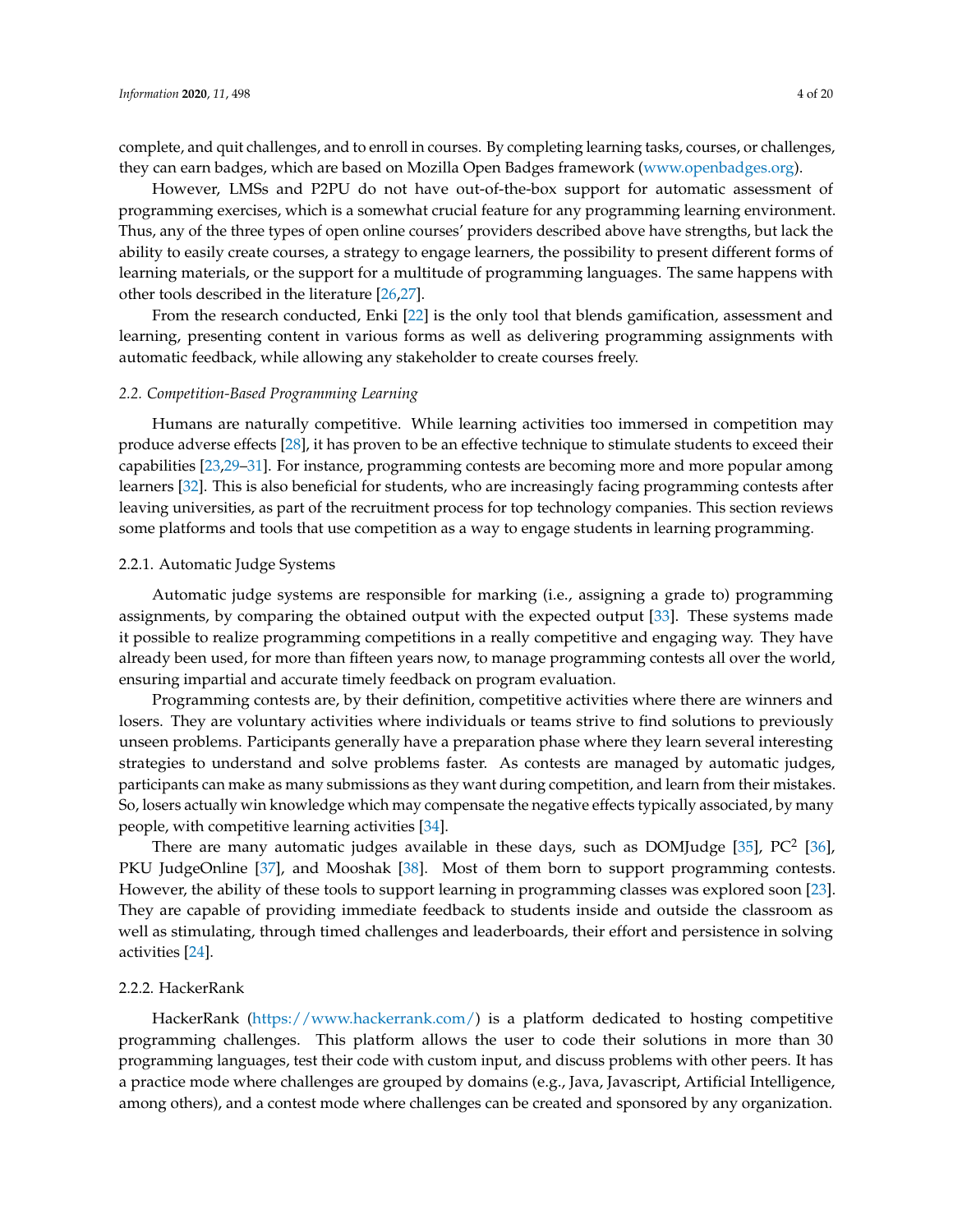In the practice mode, there are leaderboards, badges, and points. Each domain has a leaderboard and a badge. A badge carries either one, two, three or four stars depending on the total points earned by a user. Typically, challenges proposed in contests are added to a practice domain, once the contest ends, according to the subjects that they cover.

The contest mode has various forms. There are contests that are opened indefinitely, in which challenges are proposed every week/day/month, and there are contests that run for a limited amount of time (e.g., 48 h). Contests have their own leaderboards and badges, that take into account the time spent by the users, since the beginning of the contest, to solve the problem. There is also a particular type of challenge where SAs developed by users run against each others, and the score is assigned based on the result (win, draw, or loss). Contests also enable users to increase or decrease their rating, earn medals (which are given to top solutions), and possibly win cash prizes or jobs at top technology companies.

#### *2.3. Game-Based Programming Learning*

Games are usually effective motivators. However, gamified environments are generally very different from games, and fail to use elements that are more prone to motivate users intrinsically such as graphical feedback and in-game challenges. Notwithstanding, there is a subset of gamification where learning is an outcome of playing a full-fledged game (formally known as serious games). For instance, in the context of programming learning, it is common to have games where code replaces the typical input controls. This subsection reviews both platforms where the learning activities are game-based programming challenges with graphical feedback, focusing on their support for authoring new challenges, and games that teach programming concepts.

#### 2.3.1. Games for Teaching Programming Concepts

Serious games are already applied quite extensively in programming learning, either to explain complex concepts in engaging ways or to promote the practice of knowledge and skills harder to assimilate. For instance, Wu's Castle [\[39\]](#page-18-16) aims to teach loops and arrays by presenting the learner with multiple-choice questions (MCQs) or fill-in blanks (FBs) where the feedback consists of displaying an avatar executing the code (e.g., building snowmen), whereas Robocode [\[17\]](#page-17-16) challenges the student to develop a complete SA (SAD) that is capable of defeating all the opponents in the arena to practice object-oriented programming (OOP) and structured programming (SP). Some games can also be extended with new challenges or parts (AUT) by instructors who want to reuse it.

To better understand how games are being applied in programming learning, a literature research for serious games that teach one or more programming concepts has been conducted. From a vast collection of games, only those that address both the cognitive and emotional side of the students remained. Most of these games are designed in a way that the player starts by processing small pieces of information until they are both able to evaluate their progress and create solutions to similar problems on their own, following Bloom taxonomy hierarchy [\[40\]](#page-18-17). The motivation to keep evolving is mostly based on graphical feedback, well-defined challenges, competition (CMP) and/or collaboration (COL). In the end, 14 games were selected to analyze according to four components: concepts taught, programming languages used, proposed challenges, and key features. Table [1](#page-5-0) summarizes the results.

Asura is designed to completely support the automated assessment of SAs on (and the development of) games like these (i.e., that teach and allow to practice specific programming concepts), except for 3D capabilities. Moreover, current experiments focus on studying the impact of a developed game as a learning tool, and not on their adoption as a technique for ongoing learning and practicing of concepts during a course.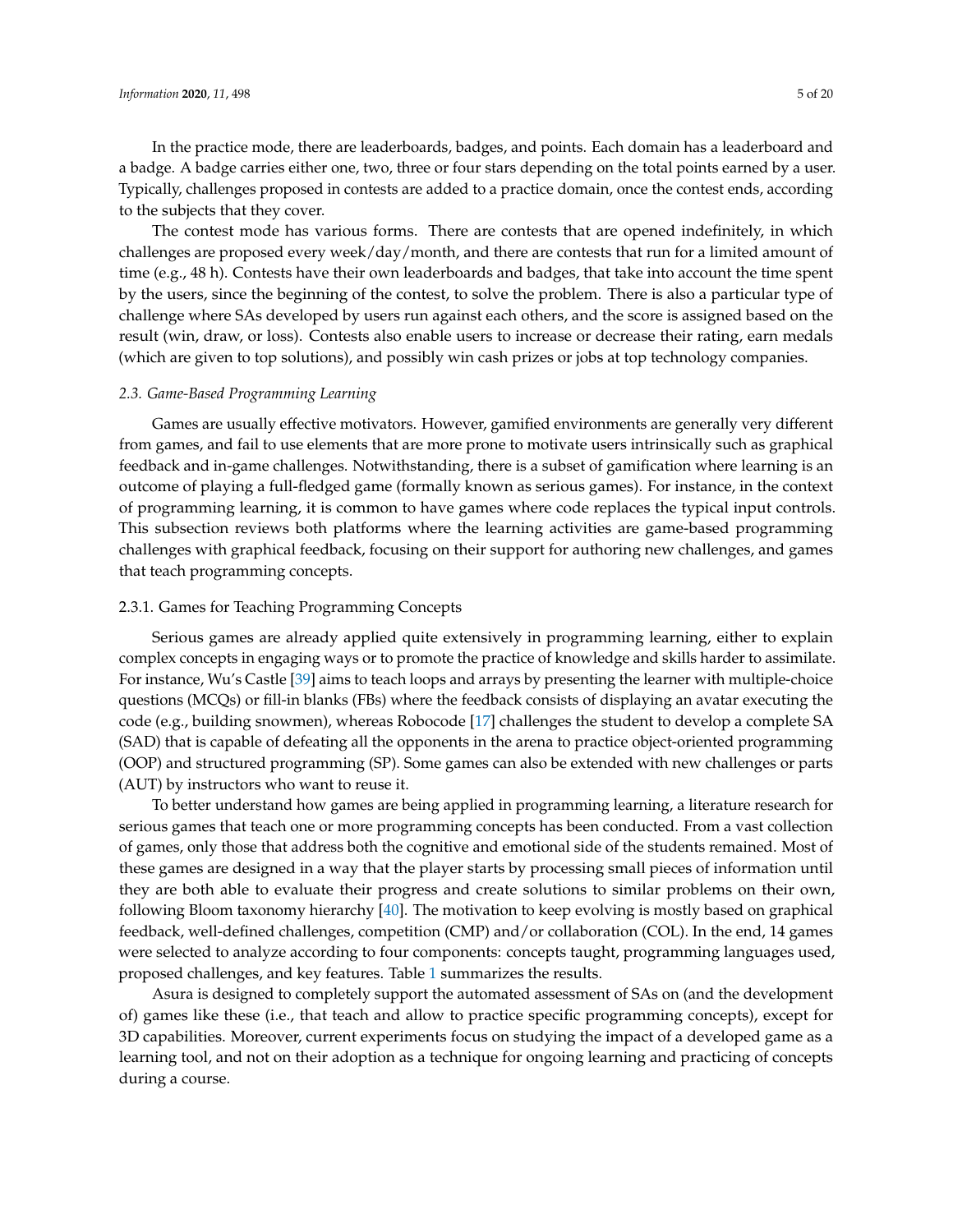<span id="page-5-0"></span>

| Game                             | <b>Teaching Concepts</b>                                                 | Language                                      | Challenge                                                | <b>Key Features</b>                                                          |
|----------------------------------|--------------------------------------------------------------------------|-----------------------------------------------|----------------------------------------------------------|------------------------------------------------------------------------------|
| Catacombs [41]                   | variables; conditionals; loops                                           | micro-language                                | MCQs; FBs                                                | 3D; explanatory messages;<br>scoreboard; code scaffolding                    |
| Saving Sera [41]                 | variables; conditionals; recursion;<br>loops; quicksort                  | micro-language                                | MCQs; FBs; reorder<br>code                               | code scaffolding; AUT                                                        |
| EleMental [42]                   | DFS: recursion                                                           | C#                                            | avatar navigation; DFS                                   | 3D; interactive; explanatory<br>messages;                                    |
| Prog and Play [43]               | variables; conditionals; loops; SP                                       | Ada, C,<br>Compalgo, Java,<br>OCaml, Scratch, | SAD                                                      | 3D multiplayer; AUT                                                          |
| Wu's Castle [39]                 | loops; arrays                                                            | $C++$                                         | FBs; MCQs; avatar<br>navigation                          | interactive                                                                  |
| RoboZZle [44]<br>LightBot $[45]$ | functions; recursion; conditionals<br>functions; recursion; conditionals |                                               | SAD (command stack)<br>SAD (command stack)               | AUT; scoreboard<br>3D; AUT; scoreboard                                       |
| TALENT <sup>[46]</sup>           | variables; conditionals; loops                                           | micro-language                                | drag-and-drop code;<br>write code                        | explanatory messages;<br>embedded IDE                                        |
| RoboCode <sup>[17]</sup>         | SP; OOP; IDE usage                                                       | Java                                          | SAD                                                      | CMP; multiplayer;                                                            |
| Code Rally [16]                  | SP; OOP; IDE usage                                                       | Java; Node.js                                 | <b>SAD</b>                                               | CMP; multiplayer;                                                            |
| <b>MUPPETS</b> [47]              | <b>OOP</b>                                                               | Java                                          | SAD                                                      | 3D multiplayer; COL/CMP;<br>embedded IDE; AUT                                |
| PlayLogo 3D [48]                 | basic concepts                                                           | <b>LOGO</b>                                   | SAD (command stack)                                      | 3D multiplayer; CMP;                                                         |
| Gidget [49]                      | basic concepts                                                           | micro-language                                | fix code                                                 | embedded IDE; AUT;<br>explanatory messages                                   |
| Leek Wars                        | structured programming; object-<br>oriented programming;                 | JavaScript                                    | write competitive SA;<br>buy items and improve<br>skills | embedded IDE; competitive;<br>collaborative; skills and items;<br>scoreboard |

**Table 1.** Overview of serious games to teach programming.

#### 2.3.2. Greenfoot

Greenfoot [\[50\]](#page-19-5) is an educational Integrated Development Environment (IDE) aimed at teaching object-oriented programming in Java or Stride to 14+ year old students. It supports the development of applications that use 2D animated graphics such as games and simulations by encapsulating the actual graphics code so that programmers can concentrate entirely on programming object behavior.

The purpose of Greenfoot is twofold. On the one hand, it aims to be a pedagogical integrated development environment for novice programmers to create applications with immediate 2D visual feedback, integrating the common tools of an IDE (e.g., editor, compiler, and virtual machine) and educational tools (e.g., interactive object invocation, inspection, and class visualization). On the other hand, it intends to provide a simulation and micro-world framework that offers a higher degree of interaction than existing micro-worlds such as turtle graphics or Gridworld.

To this end, the Graphical User Interface (GUI) of Greenfoot is composed of two windows: the interactive viewer (on the left) and the code editor (on the right). The interactive viewer window contains the Greenfoot world (i.e., the area where the program executes), which is variable in size and holds the scenario's objects, and a class diagram to visualize the classes used in this scenario and their inheritance relations.

#### 2.3.3. CodinGame

CodinGame [\(http://codingame.com\)](http://codingame.com) is a web-based platform for programming learners to practice their coding skills by solving multiple puzzles. Many of these puzzles challenge the user to create a SA to manipulate a character in a game environment and provide graphical feedback to demonstrate the game simulation. To resolve the puzzle, the SA programmed by the player must pass all test cases (public and hidden). Players can select the programming languages of their choice among more than 20 available. Furthermore, once the exercise is solved, the player can view, rate, and vote on the best solutions.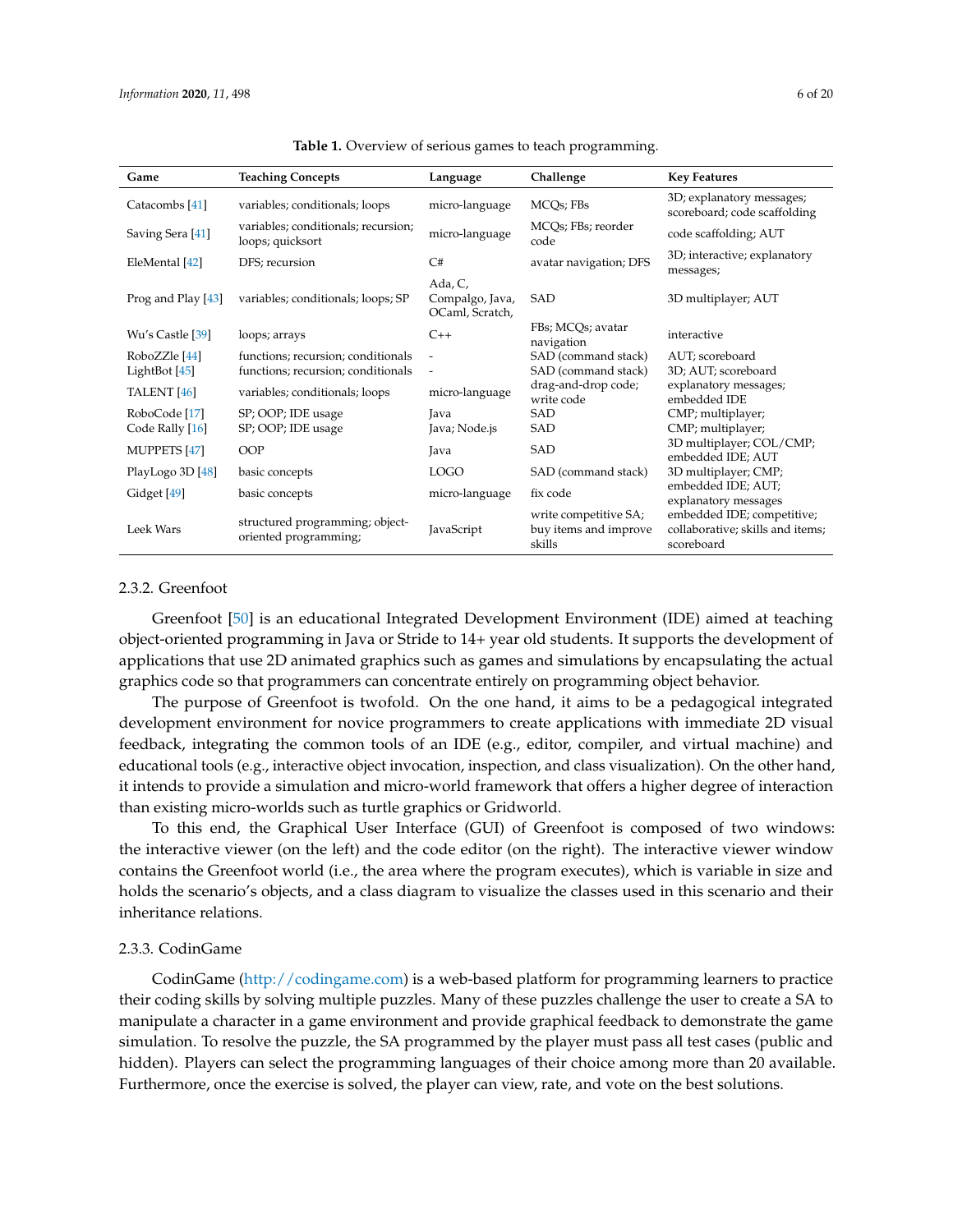Solving these game puzzles and collecting votes on submitted solutions adds to the user's leaderboards, rank, and badges. There are also periodical competitions in which a player can win physical prizes, either by beating SAs of other players in a match or by being the first to solve the problems. CodinGame also offers another mode, named Clash of Code, where players compete among them, for up to five minutes, to be the first to submit the best solution to an exercise. In this case, the exercises can be proposed by the community, but only text-based test cases are supported and no graphical content.

Although CodinGame has a wide range of challenges, it is not adequate for a classroom setting as its activities are dispersed, and there is no proper order for learning. In addition, it is a proprietary platform and does not allow external persons to manage content.

#### 2.3.4. SoGaCo

SoGaCo (Social Gaming and Coding) [\[51\]](#page-19-6) is a scalable cloud-based web environment that assesses competitive SAs built either in Java or Python. SoGaCo supports two-player board games, providing an interactive GUI that enables learners to watch step-by-step how their programs perform at each round.

The user interface of SoGaCo has two distinct views: one for editing code and another to test the agents. The latter contains three panels on the left with the user bots, built-in bots, and shared bots from other users, one panel on the center which displays the graphical feedback, and three panels on the right to control the step-by-step visualization of the graphical feedback, show the score, and write game captions respectively. The user starts coding the SA from a skeleton provided by the game author. During the development, he/she can test the bot against any bot present in one of the three bots' panels. After completing it, the single bot address (URL) can be shared with other peers to either compete against it or see its code.

SoGaCo's modular architecture supports various two-player board games, but there is no known process or specific format for creating games, nor for hosting competitions between existing SAs. However, it already includes a variety of board games such as PrimeGame, Mancala, Othello, and 5 in a Row.

#### <span id="page-6-0"></span>**3. Asura**

Asura is an automated assessment environment for game-based programming challenges. It focuses on maximizing the time that students commit to programming activities by involving them with game elements that motivate intrinsically while minimizing the effort of teachers to a degree comparable to that of producing traditional programming problems. Therefore, it includes a framework and a CLI tool to support the authors through the process of developing challenges comprising unique features of games, such as graphical feedback, game-thinking, and competition.

This environment follows a multi-component architecture, presented in Figure [1,](#page-7-0) composed of three individual components, named Asura Viewer, Asura Builder, and Asura Tournament Manager, and a component designed to act as a plugin for an evaluation engine, the Asura Evaluator. Each of these components provides an interface to be consumed by other systems, except Asura Builder which produces a Java ARchive (JAR) of the challenge to be imported on the target system. This architecture aims to guarantee that every component is easily replaceable and extendable while allowing them to be integrated independently in different e-learning ecosystems.

An implementation of an ecosystem for Asura also requires the choice of tools both to play the role of the evaluation engine, in which Asura Evaluator integrates, and the learning environment that presents students with learning materials. For the implementation described in this paper, the tool selected for the first role could be almost any programming assessment module of one of the existing open-source automatic judge systems used in programming contests. Nevertheless, the selected system was capable of playing both roles, Mooshak 2 [\[38\]](#page-18-15).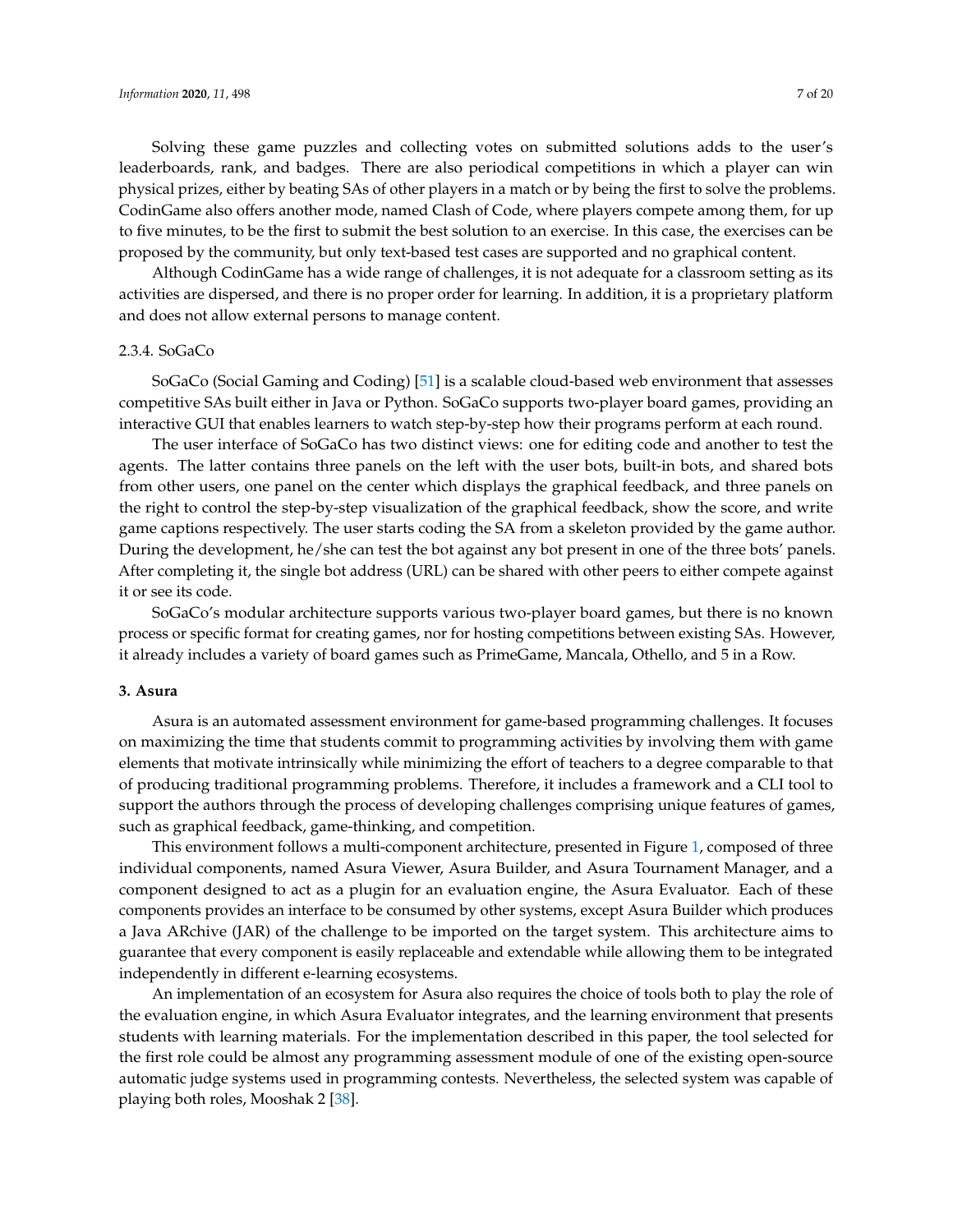Mooshak is a web-based automatic judge system that supports assessment in computer science. It can evaluate programs written in several programming languages, such as Java, C, C++, C#, and Prolog. Besides that, Mooshak provides means to answer clarification requests of a problem, reevaluate programs, track printouts, among others. Although originally designed for managing programming contests, it eventually started being used in computer science classrooms to assist teachers in delivering timely and accurate feedback on programming assignments. As of version 2, Mooshak includes a pedagogical environment, named Enki [\[22\]](#page-18-0). Enki blends assessment (i.e., exercises) and learning (i.e., multimedia and textual resources) in a user interface designed to mimic the distinctive appearance of an IDE. It integrates with external services to provide gamification features and to sequence educational resources at different rhythms according to students' capabilities.

Figure [1](#page-7-0) depicts the implemented architecture of Asura. Asura Evaluator is a small server-side package whose main class is the AsuraAnalyzer, a specialization of the main analyzer of Mooshak 2—ProgramAnalyzer—for conducting the dynamic analysis using the JAR provided by Asura Builder. Both AsuraAnalyzer and ProgramAnalyzer, which grades submissions to International Collegiate Programming Contest (ICPC)-like problems, implement a common interface—Analyzer—that allows evaluator consumers (i.e., Enki in this case) to integrate transparently with any of them. When running a tournament, Mooshak consumes the Asura Tournament Manager, a Java library providing an interface Tournament to organize tournaments. This interface receives a set of players and the structure of the tournament to carry out, and returns the matches to run on the Asura Evaluator, one after another. Either in games or in tournaments, the output of Asura Evaluator is received by Enki and displayed on Asura Viewer, an external Google Web Toolkit (GWT) widget that can integrate in any GWT environment. For that, it has an interface Viewer that enables consumers to feed it with a JSON object complying either with a match or tournament JSON schemas.

<span id="page-7-0"></span>

**Figure 1.** Architecture of the proposed ecosystem of Asura.

## *3.1. Tic Tac Toe*

To ease the comprehension of each component of Asura as well as the interaction among them, the next subsections make use of a simple Asura challenge, named Tic Tac Toe, as the toy domain. Tic Tac Toe is an implementation of the famous 2-player game, coined with the same name, in which the players, X and O, take turns marking the spaces in a  $3 \times 3$  grid. The winner is the player who succeeds in placing three of their marks in a horizontal, vertical, or diagonal row.

This challenge is to be applied in teaching the use of arrays, in Java, to undergraduate students in an *Introduction to Programming* course. To this end, the developed SAs must keep a matrix with the current grid state as they only receive the position (*x*, *y*) of the last opponent's choice and must, at least, always play in an empty position to pass the exercise.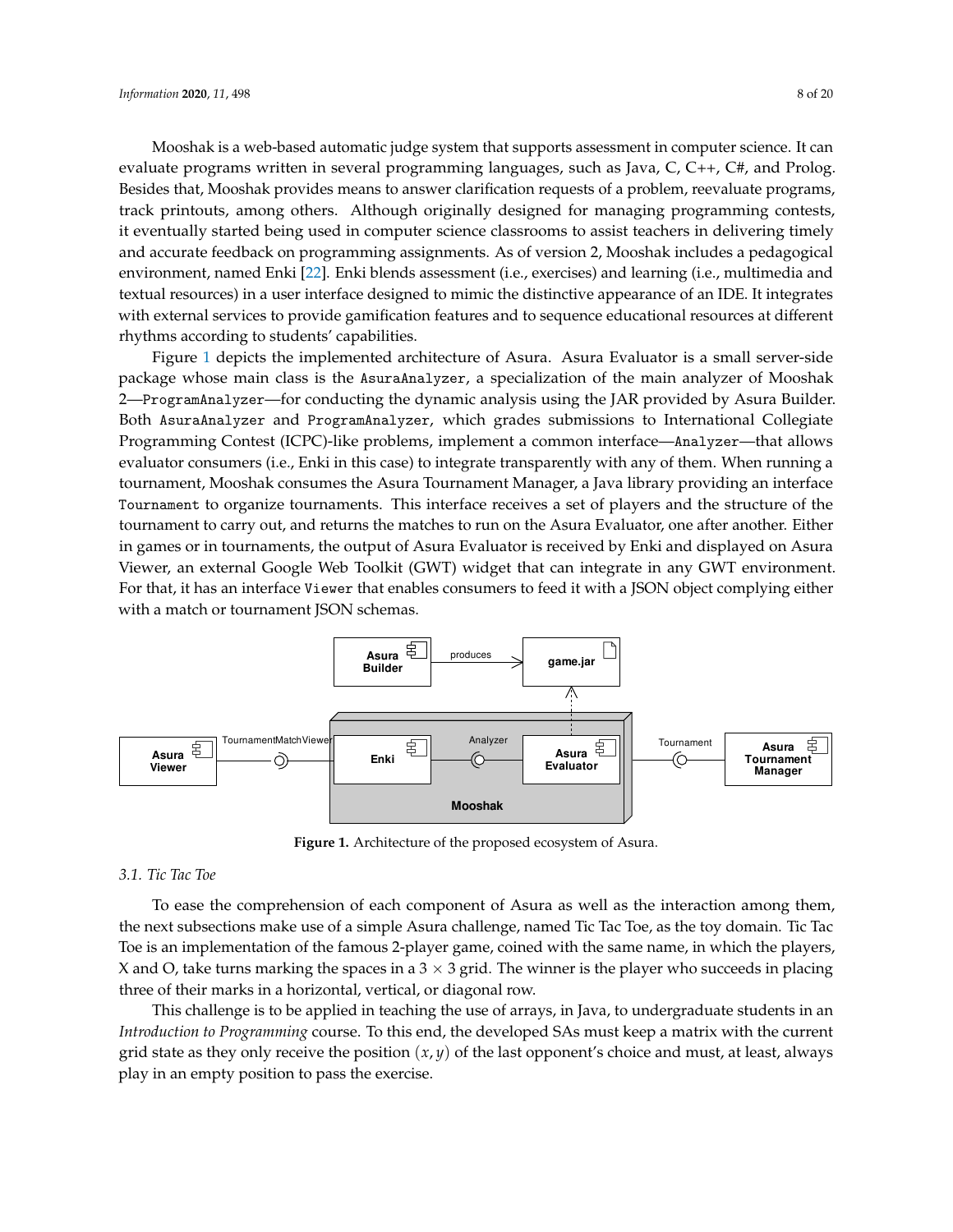#### *3.2. Asura Builder*

Asura Builder is a standalone component composed of multiple tools to support the authors through the whole process of creating game-based coding challenges. To this end, it includes both a CLI tool, to easily generate Asura challenges and install specific features (e.g., support for a particular programming language or a standard turn-based game manager), and a Java framework, that provides a game movie builder, a general game manager, several utilities to exchange complex state objects between the manager and the SAs as JSON or XML, and general wrappers for SAs in several programming languages.

The process of creating an Asura challenge starts with the scaffolding of a skeleton using the CLI tool. For instance, in the Tic Tac Toe example, the author would generate an Asura challenge from the Maven skeleton (there are also similar skeletons raw and a Gradle) by running the command in Listing [1](#page-8-0) and answering the questions it poses pertaining to the challenge metadata. The skeleton contains a minimal working challenge, including an empty game state, a simple turn-based game manager, and a simple skeleton and a wrapper for Java-based SAs. Since the introduced challenge is targeted to Java, there is no need to manage programming languages. However, it is important to notice that, even though the authors are required to program the challenges in Java, players can use their preferred programming language to code the SAs. For that, authors can also manage support for programming languages through the CLI using the commands in Listing [2,](#page-8-1) which will add/remove skeletons and wrappers for the specified language.

<span id="page-8-0"></span>Listing 1: Generate an Asura challenge from the Maven skeleton through the CLI asura-cli create maven

```
Listing 2: Manage support for programming languages through the CLI
asura-cli add-language [language]
asura-cli remove-language [language]
```
After the scaffolding, the actual development phase takes place. The core of an Asura challenge is the game manager, which among many tasks ensures that the game rules are followed, decides which player takes the next turn, and declares the winner(s). The framework provides an abstract game manager containing all the generic code, such as the initial crossing of I/O streams, handlers for timeout and badly formatted input, and automatic (de)serialization of JSON or XML to Java objects. The game manager developed by the author extends this generic one, implementing the specificities of the game. For instance, the game manager of the Tic Tac Toe has to decide which player takes the Xs and Os (which can be done in a random fashion) and, then, query the SA playing with Xs and the one with the Os (i.e., send the last position filled and read the position to play) alternately, updating the game state with their move, until the winning condition verifies (i.e., three equal symbols in a row, column, or diagonal) or all slots of the grid are occupied.

Asura Builder clearly separates the game state from the game manager, defining a "contract" for the object that holds the game state which should be used by the game manager to maintain the state. Hence, the state of a specific game must, at least, implement four mutational methods—prepare(), execute(), endRound(), and finalize()—and two informational methods—isRunning() and getStateUpdateFor() (methods' parameters omitted for the sake of simplicity). Mutations of the state should generally produce updates in the game movie, a concept introduced by the framework to facilitate the creation of graphics. A game movie consists of a set of frames, each of them containing a set of sprites together with information about their location and applied transformations, and metadata information. The movie should be produced with the support of a provided builder, which includes methods to construct each frame with ease as well as to deal with SA evaluation and premature game termination.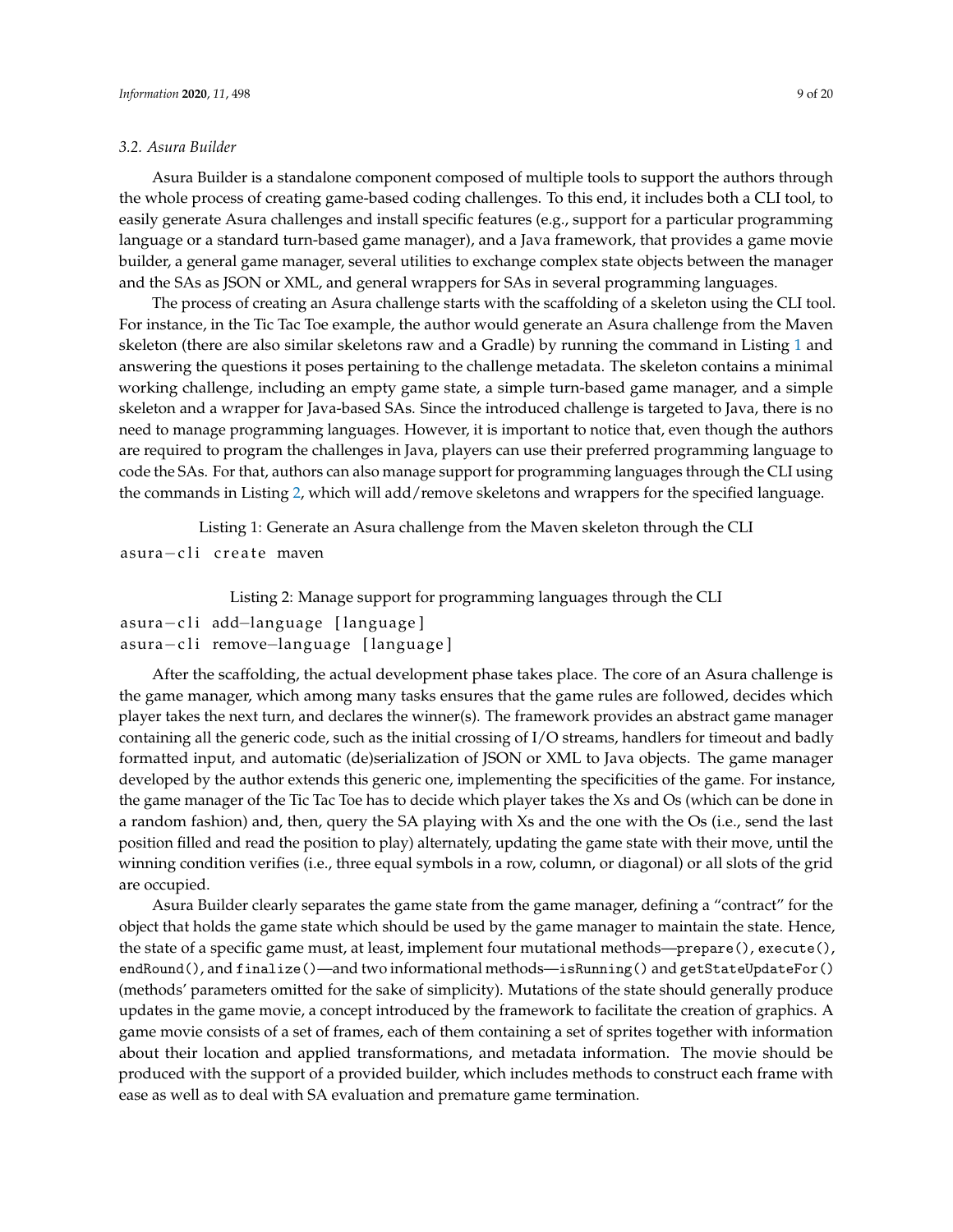As for the Tic Tac Toe, the prepare() method sets the metadata on the game movie builder, particularly the title, the number of frames per second, the default size, the position of the sprite relative to which the objects' coordinates are given, the  $3 \times 3$  board background, the X and O sprites, and the players. The execute() function handles the possible actions from the player. In this case, it supports an action PLAY that contains the position in which the player wants to play and an artificial action SYMBOL sent by the game manager to indicate who is X and who is O. The getStateUpdateFor() returns the update to send to a given player which, in this case, consists of the position where the last symbol has been placed. The endRound() generates the frame of the current round based on the previous frame, but adding the new symbol. The isRunning() method checks if the number of rounds has exceeded or there is a winning combination, in which case it is not running. The finalize() method checks who is the winner and sets the statuses of the players accordingly.

Moreover, the framework also allows us to define wrappers for the SAs. A wrapper consists of a set of methods that aim to give players a higher level of abstraction so that they can focus on solving the real challenge instead of spending time processing I/O or doing other unrelated tasks. They can also be used to increase or decrease the difficulty of the problem by changing the way that the SA interacts with the game, without modifying the game itself. For example, a wrapper for the Tic Tac Toe could define two methods to support the SA, getLastPlayed(): int[] which provides the *x* and *y* position of the last move and play(x: int, y: int) that sends the action to the game manager to play in the given position. Since there are actions common to players of any game (e.g., communication with the manager), those were included in global wrappers. Hence, authors of challenges will only develop game-specific wrappers if they intend to provide a different abstraction layer to the learners.

## *3.3. Asura Evaluator*

The evaluation engine of Mooshak grades a submission according to a set of rules, following a black-box approach. At the same time, it produces a report of the evaluation for additional validation from a human judge (e.g., teacher), if required. The assessment process has two phases: static analysis, which tests the consistency of the SA source code and generates an executable program; and dynamic analysis, which includes running the program with each test case loaded with the problem and comparing its output to the expected output.

Asura Evaluator uses the static analysis from Mooshak as-is, merely appending the global and game-specific SA wrappers encapsulated in the game JAR file to the compile command-line. However, dynamic analysis is re-implemented from scratch, replacing test cases based on input and output text files with game simulations against opponents from a provided list of paths to submissions. The kinds of evaluation, either validation or submission, determine the origin of the contestants, in the case of multiplayer games. Validations are only a means for the learner to experiment with his/her SA in a match against any existing SAs as they do not count for evaluation purposes. The learner can select the opponents from a list containing all the last accepted SAs of the students as well as the control SAs included by the author. On the contrary, submissions count for evaluation and, thus, are evaluated under the same circumstances against the control SAs developed by the challenge author.

The dynamic analysis starts by combining the current submission and a distinct set of the selected opponents' submissions into matches, according to the minimum and the maximum number of players per match indicated on the game manager. As the opponents' SAs are always submissions previously compiled and accepted, the component only needs to start processes from the executable programs. Then, for each match, it initializes an instance of the specific game manager from the JAR, providing it with the list of player processes in the match indexed by the player ID. The game manager crosses the input and output streams of each of these processes with itself, enabling it to write state updates to the input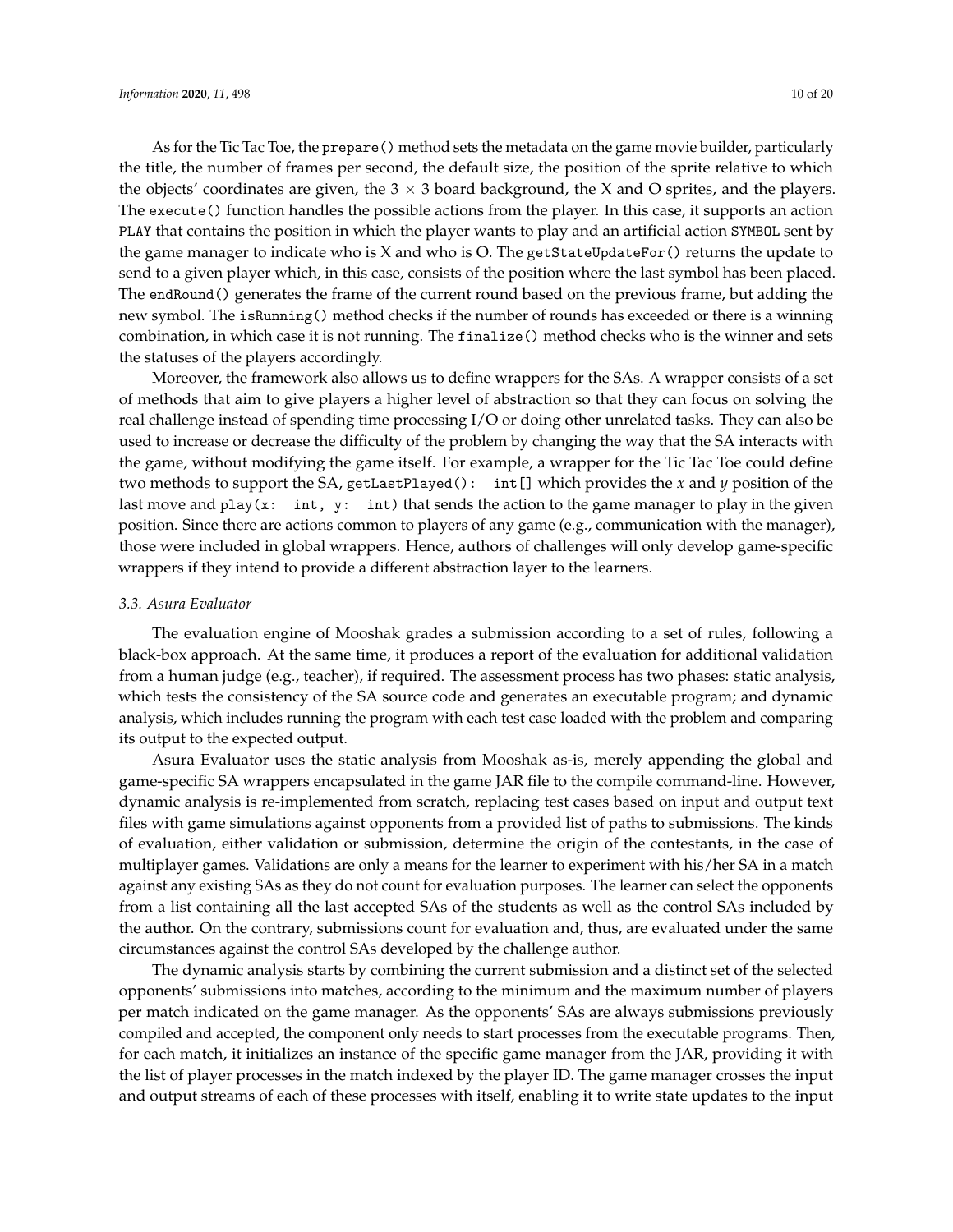stream of the SA and read actions from its output stream (i.e., from the SA perspective, they are typical I/O operations). Therefore, the game simulation is handed over to the game manager, which should maintain the SAs aware of the game state, query them for actions at the proper time, ensure that the game rules are not broken, manage the state of the game, and classify and grade submissions. Once all matches are completed, the statuses collected from the matches, comprising observations, marks, classifications, and feedback, are combined and added to the submission report.

In the Tic Tac Toe challenge, a submission or validation schedules a set of two-player matches between the submitted SA and either each of the control SAs or the selected opponents' SAs. Firstly, Asura Evaluator will compile the submitted SA's code. Then, for each game, Asura Evaluator initiates a process from the submitted SA's compiled code and another from the previously compiled opponent's code. Finally, it initializes the game manager passing both processes indexed by the players' IDs and handovers the evaluation to it. If, during any match, the submitted SA plays in a previously occupied position or the process fails for any other reason, the evaluation exits with the corresponding negative classification. Otherwise, the program is accepted and the mark is calculated.

#### *3.4. Asura Tournament Manager*

Asura Tournament Manager consists of a Java library to organize tournaments among SAs submitted and accepted on an Asura challenge. Tournaments aim to give a final goal to students by encouraging them to engage in a competition run at the end of the submission period, optionally. Hence, the challenge is not just about correctly solving the problem, but finding a strategy to win a final competition. To this end, the preparation phase allows students to do "friendly" matches (i.e., validations) against any previously approved SAs from each other, providing a glimpse of the performance expected in the tourney.

To arrange tournaments, instructors may use a wizard implanted in Mooshak's administration user interface. These tournaments follow the same structure as those conducted in traditional games and sports competitions. They can have multiple stages, each of them organized according to one of the available formats: round-robin, swiss system, single-elimination, or double-elimination. Stages have a series of rounds in which each contestant either participates in a single match or advances immediately to the next round in the absence of assigned opponents (i.e., has a bye). Lastly, matches are the smallest grain of a tournament, generated one after another, executed on the Asura Evaluator, and the result returned to the Asura Tournament Manager. The result of a match includes the points achieved by each player as well as additional features that can be used as tiebreakers, either for the match or rankings.

The interface Tournament offers a sequential way to interact with the library to organize a tournament. Firstly, the consumer provides the mandatory metadata, particularly the title, game, and participants. Then, it adds and configures the stages, starting them one after another. The configuration options available for a stage depend upon its format and may comprise the number of players per match, the minimum number of players per group, the number of qualified players, the maximum number of rounds, the kind of result (e.g., win–draw–loss or position-based), and tiebreakers both for rankings and matches. Once the stage has started, obtaining the next match activates the wait mode until its result is sent and processed. In the end, the output of the Asura Tournament Manager is a JSON object complying with the tournament JSON schema.

Although the Tic Tac Toe example has the goal of teaching the usage of arrays, the instructor could promote additional programming practice by scheduling a tournament to the end of the submissions' time, so that students would keep improving their SAs even after getting them accepted. Due to the nature of Tic Tac Toe (i.e., two excellent players will always draw), a single group-based format (e.g., round-robin) is adequate whereas elimination formats may fail to classify SAs.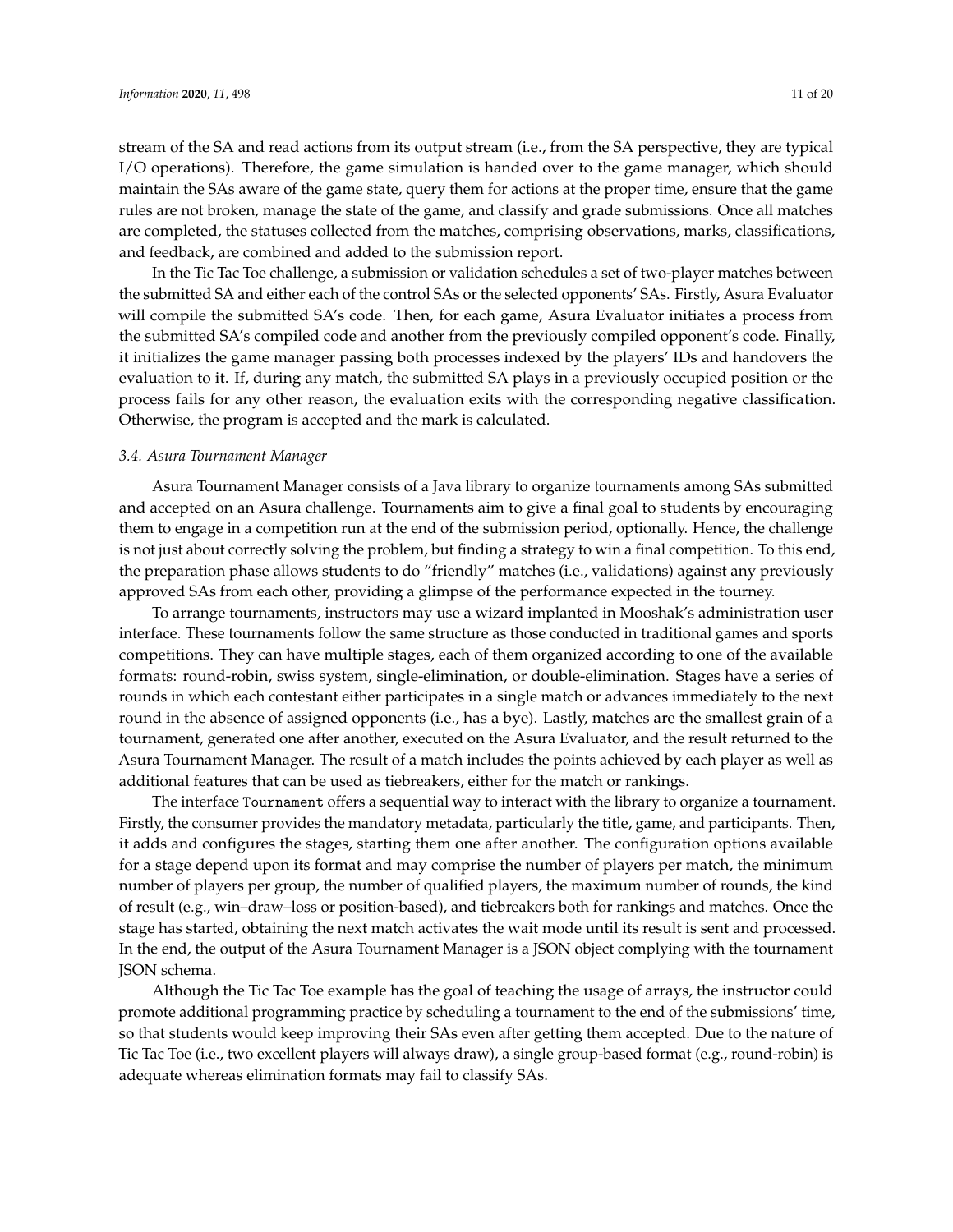#### *3.5. Asura Viewer*

Asura Viewer has the responsibility of presenting the graphical feedback to learners for both single matches and tournaments. Hence, it consists of a Google Web Toolkit (GWT) widget with two distinct modes, particularly match and tournament, that swap seamlessly according to the schema to which the provided JSON adheres.

The match mode displays the game movie described by the JSON produced during the assessment of both submissions and validations, which simulates the game unfolding as if the student is playing the game. In this case, the widget adopts the look and functionality of a media player, as depicted on the left of Figure [2,](#page-11-1) which includes a control toolbar (red) with a slider to change the time position of the movie and buttons to play, stop, enter full-screen, and navigate through the current playlist; a canvas where the frames are drawn (pink); a box to exhibit the current status (yellow); and a box to present debugging messages of the SA (green).

<span id="page-11-1"></span>

**Figure 2.** Asura viewer modes. On the left, the match mode with Tic Tac Toe game (distinct areas highlighted in different colors). On the right, the brackets view of the tournament mode.

The tournament mode offers an interactive view of the complete tournament, allowing users to navigate through the various stages and visualize specific matches or the whole course of a player as well as the rankings of the stage. The GUI of the widget when this mode is active, depicted on the right of Figure [2,](#page-11-1) holds a previous/next stage navigation menu on the bottom right; a contextual menu, to change between ranks' view (either final or relative to the current stage) and brackets view, on the top right corner; and the central area in which the content appears.

## <span id="page-11-0"></span>**4. Validation**

The experiment conducted to assess the effectiveness of Asura in enhancing students' motivation and increasing practice time, as well as its acceptance by learners, took the form of an open online learning course with a duration of two weeks, free of charge, and without participation limits. The course aims to teach the new concepts introduced in version ES6 of JavaScript, and it has been announced to undergraduate students who participated in the Web Technologies classes of the previous semester, which provided them with some background on JavaScript without ES6 features.

From the invited students, 10 (1 female) registered in the course, who were randomly assigned to either of the equal-sized groups: control (1 female) or treatment. Both groups received the same learning materials consisting of lecture notes about the concepts of ES6, including topics such as the variable declaration, object and array destructuring, arrow functions, promises, and classes, and a consolidated ES6 cheat sheet. However, they differ in the programming assignments delivered for training: Asura challenges for the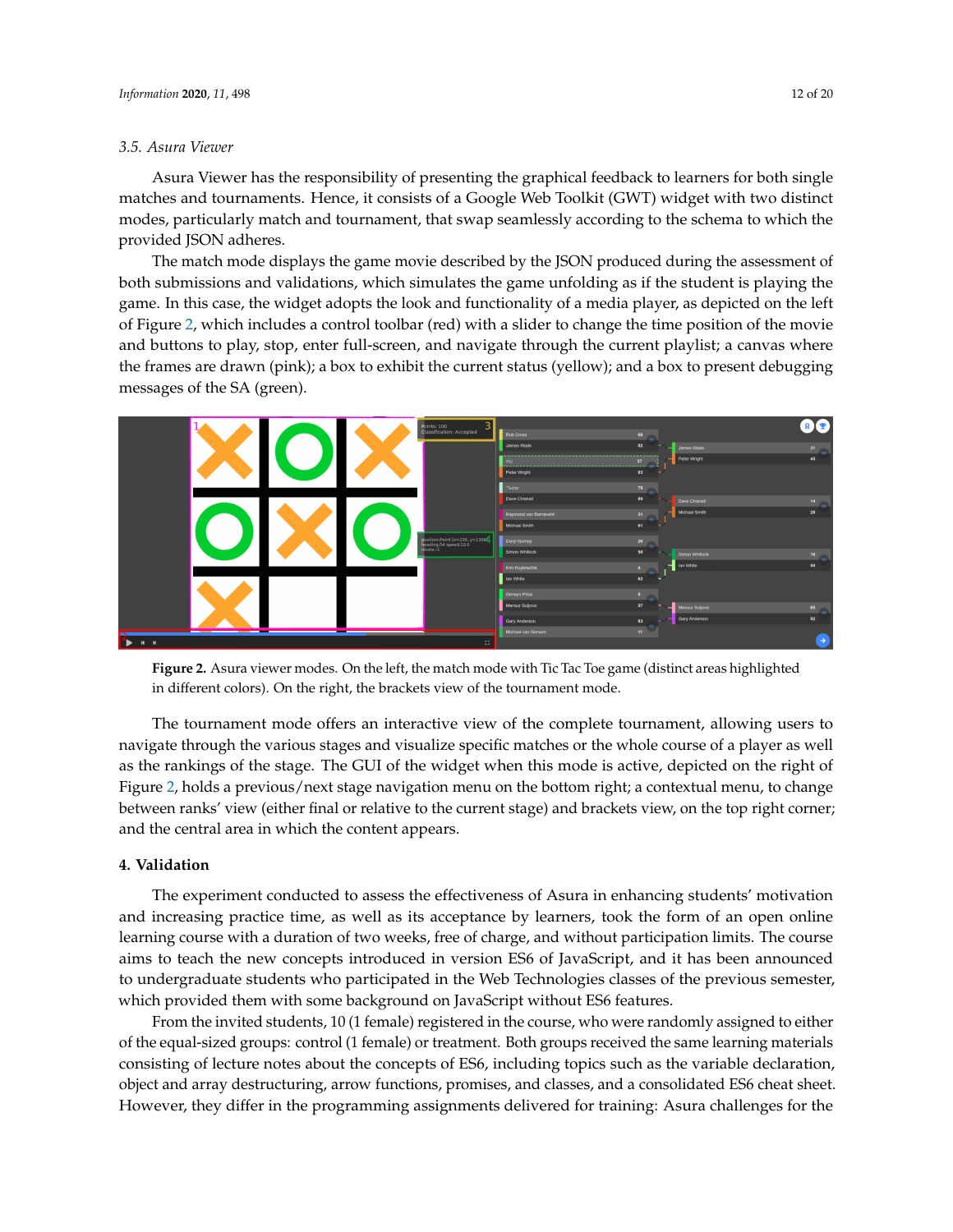treatment group and ICPC-like problems for the control group. After finishing the course curriculum, both groups were invited to take an exam composed of ICPC-like exercises to measure the skills attained.

The next subsections describe the Asura challenges created for the course, the analysis conducted, its results and limitations. Section [4.1](#page-12-0) details the Asura challenges created to teach ES6. Section [4.2](#page-12-1) describes the analysis and results. Section [4.3](#page-15-0) summarizes the limitations of this study.

#### <span id="page-12-0"></span>*4.1. War of Asteroids*

The challenges proposed in the treatment group are all chapters of the War of Asteroids. The War of Asteroids is based on Asteroids from Atari Inc, an arcade space shooter released in November 1979 and one of the first major hits of the golden age of arcade games. The goal of Asteroids is to destroy asteroids and enemies (also known as saucers) to grant score points. In the game, the player navigates a triangular ship, initially placed at the center, that can turn left and right, fire projectiles, and thrust forward. Once the vehicle is propelled in a direction, it continues in that direction unless the player applies thrust in a different direction. The graphics consist of simple white lines on a dark background.

The world of Asteroids is a cyclic grid, meaning that objects moving out of the grid disappear and reappear on the opposite position of the screen. The world is populated with asteroids, moving at a constant direction and speed, and saucers, which can change direction and speed. Both can only be destroyed with shots. However, large asteroids first break into medium asteroids, which can, in turn, be blasted into small rocks, that will finally disappear.

War of Asteroids keeps most of the original gameplay of Asteroids, yet adds a number of features; improves graphics (see Figure [3\)](#page-13-0); and replaces the input controls with a program. It is now played by up to four contestants, which replace the saucers. Furthermore, the ships can execute two energy-consuming actions: activate an energy shield and throw bombs. The game ends after 10,000 units of time (frames) or when there is only a single survivor. The methods of earning points, as well as the number of points awarded per accomplishment, were also revised. Players award points for each hit in an asteroid or ship; destroying an asteroid or a ship; activating the protection successfully against a bullet or an asteroid; and remaining health points at the end.

The API defined by the game-specific wrapper allows to control the ship with seven distinct commands: thrust() to thrust the ship; steerLeft() to rotate the heading of the ship by  $-4^{\circ}$ ; steerRight() to rotate it by 4°; shield() to activate the shield; firePrimary() to fire a bullet; fireSecondary() to throw a bomb; and log(message) to log a message.

Asura Builder allowed producing the entire game movie in about 25 instructions, including animations for explosions, bullets' hits, and rotating asteroids. The movie has been recorded at 60 frames-per-second where 3 minutes weighs approximately 5 MB without compression and 51 KB if compressed with Gzip [\(http://gnu.org/software/gzip/\)](http://gnu.org/software/gzip/).

For the validation, the game has been divided into four chapters, each introducing both a new concept of the ES6 and a new feature of the game. The first three chapters are only introductory solo missions, whereas the final chapter expects students to create a complete competitive SA to beat their opponents.

#### <span id="page-12-1"></span>*4.2. Results and Analysis*

The data obtained from the experiment includes logs automatically registered by Mooshak 2 from the system usage and questionnaire responses. Usage data comprises data about several metrics, in particular, the number of submissions and validations, timestamp of the activity, and results of submitted attempts. The questionnaire follows Lund's model [\[52\]](#page-19-7), providing data on Usefulness, Ease of Use, Ease of Learning, and Satisfaction gathered from questions with a 7-value Likert scale as well as identifying Asura weaknesses and strengths through free-text questions. As the questionnaire is delivered along with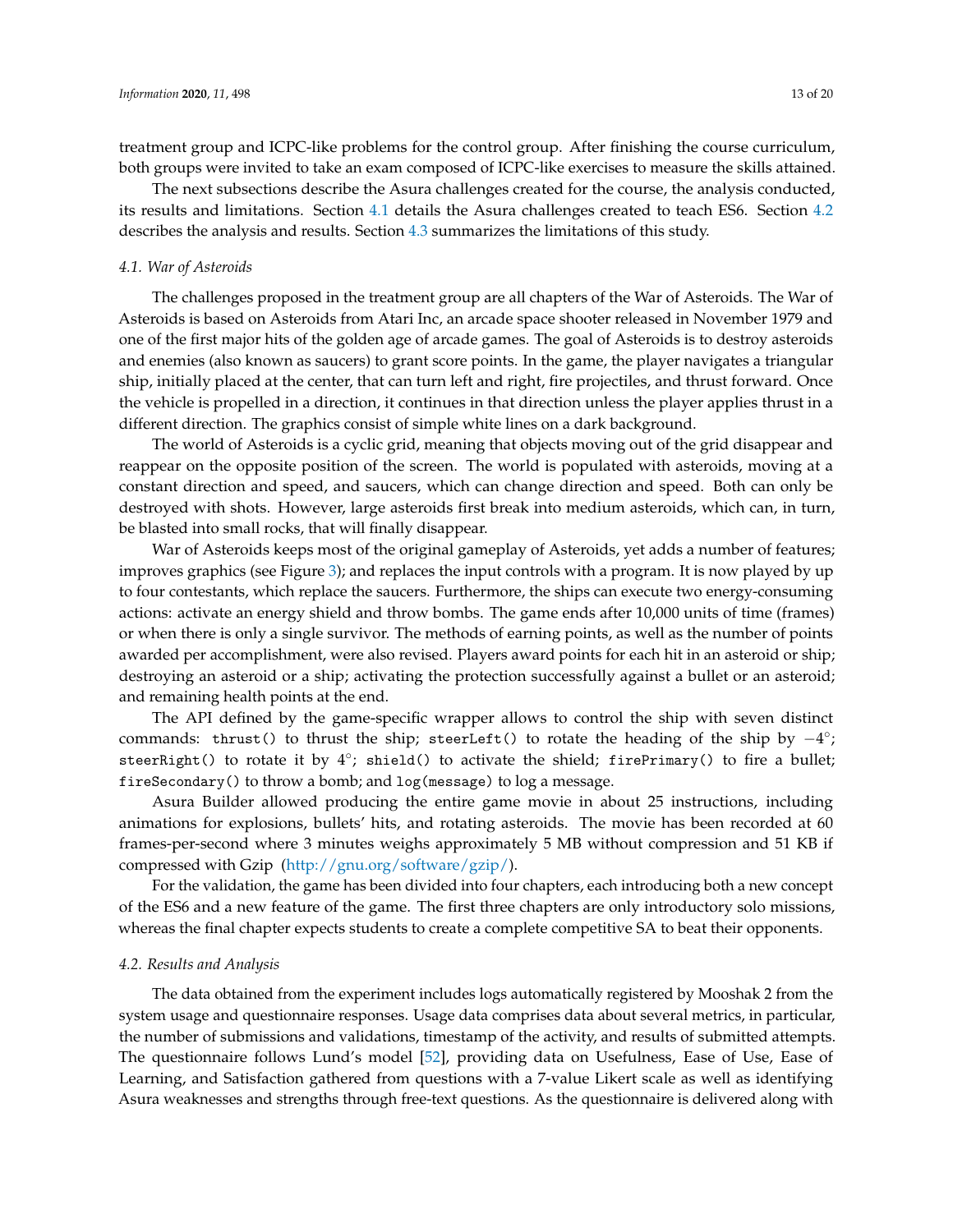<span id="page-13-0"></span>the exam, it is guaranteed that only students who finished the course and do the exam may answer it, which was not the case with two students (one from each group).



**Figure 3.** War of Asteroids. Screenshot of a game with four ships competing against each other.

The outcome from the questionnaire is presented in Figure [4](#page-13-1) separated by group: control on the left and treatment on the right. These results expose positive advancements in all measured metrics (e.g., usefulness in the control group had an average of 3.86 against 5.50 the treatment group while satisfaction valued 3.46 versus 5.43). The quality of the feedback is perhaps the principal reason for these discrepancies as some students in the control group indicated feedback as a weakness (e.g., "Observations and program input/output could be improved" and "Feedback messages are scarce") in opposition to the treatment group which appreciated the graphical feedback in the free-text questions. Yet, there were complains about the complexity of understanding the game mechanics in parallel with ES6 (e.g., "The idea is good, but when it is used to learn JavaScript since the start, it can be confusing because you have to learn JavaScript, learn the game, and think about the two"), as well as unanimous critics about the user interface of Enki (e.g., "misses terminal and debugger" or "looks bad on my MacBook Air 13").

<span id="page-13-1"></span>

**Figure 4.** Results of the usefulness, ease of use, ease of learning, and satisfaction questionnaire of Asura: the control group (on the **left**) and the treatment group (on the **right**).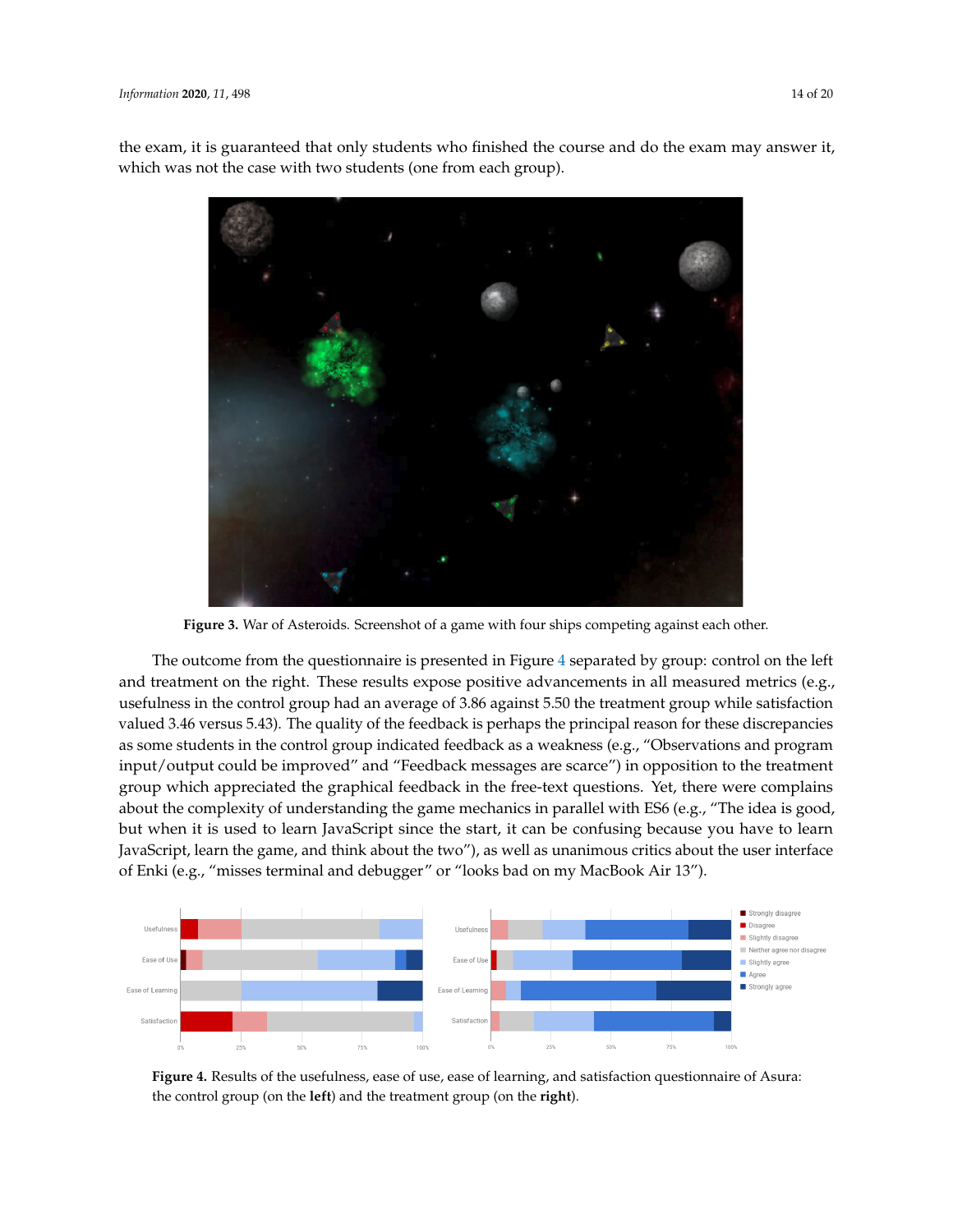The actual increase in practice time and its corresponding impact on knowledge acquisition and retention is measured from six variables extracted from usage data: number of validations, number of submissions, return days (i.e., count of different days in which a student submitted an attempt), the ratio of solved exercises (i.e., a value of 1 means all activities of the course solved while 0 means no solved activities), and exam score (i.e., an integer between 0 and 3—one point per exercise solved), and group. Figure [5](#page-14-0) presents boxplots comparing the number of attempts (derived from the sum of submissions and validations), return days, the ratio of solved exercises, and exam scores of both groups.

<span id="page-14-0"></span>

**Figure 5.** Quantitative comparison of metrics per group: number of attempts, return days, ratio of solved exercises, and exam score.

The number of submissions reveals a considerable discrepancy between the treatment group (370 of which 65 accepted) and the control group (44 of which 16 succeeded), further increased by the differences in the ratio of exercises solved and return days. This discrepancy indicates that students struggled a lot in the treatment group to overcome their difficulties. Moreover, there were 40+ submissions than necessary (i.e., after having an acceptable solution), all of them in the chapter with competition. The validations also reflect these trends, even though students only realized 15 friendly matches against the opponents. The exam shows that 75% of the students in treatment performed well (grade between 2 and 3) against 50% in control.

Students in the treatment group were also invited to fill in a survey to evaluate their gamer personality. This survey follows the Bartle Test [\[53\]](#page-19-8) to classify players of multiplayer online games into categories based on Bartle's taxonomy of player types (i.e., achiever, explorer, killer, and socializer) [\[54\]](#page-19-9). It estimates the percentage that the player's behavior relates to the default behavior of each type of player. The main objective of this analysis was to detect possible correlations between the personality of the learner as a gamer and his/her behavior during the experiment. To this end, four variables were selected: number of submissions, number of validations, number of attempts, and return days. The resulting plots of Spearman's correlation for the distinct taxonomies are presented in Figure [6,](#page-15-1) annotated with Spearman's correlation coefficient, *r*, and *p*-value. For instance, it is possible to identify a positive monotonic relationship between the killer's ratio and each of the measured values as well as a negative monotonic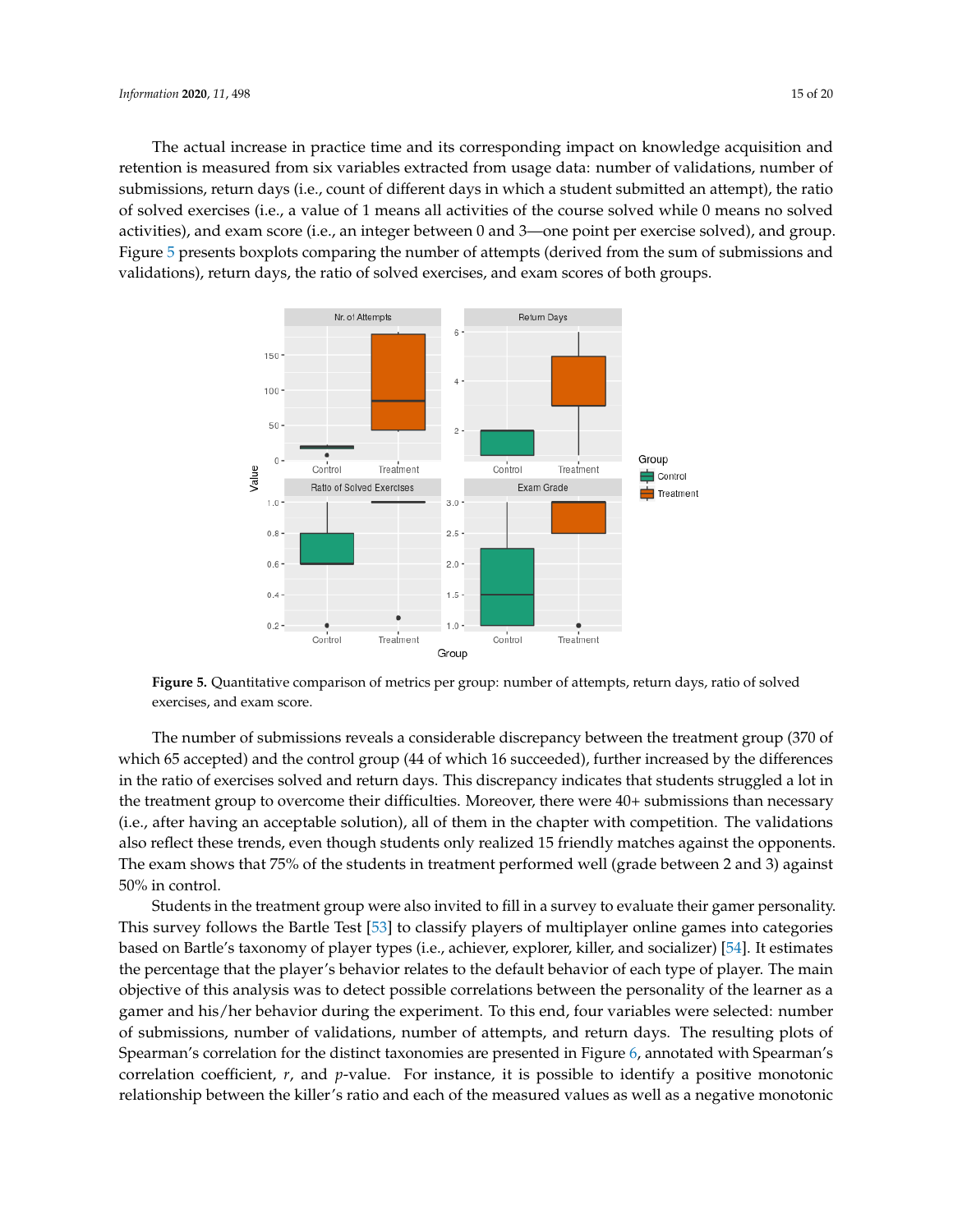relationship between the explorer's ratio and the number of validations and return days. Unfortunately, only three learners have completed this test which makes the results statistically insignificant.

<span id="page-15-1"></span>

**Figure 6.** Spearman's correlation between the different player types and the number of submissions, number of validations, total attempts, and return days.

## <span id="page-15-0"></span>*4.3. Limitations*

The most significant limitation of this study is the small sample size (10), which prevents drawing reliable conclusions and identifying meaningful relationships from the data (e.g., whether the type of player correlates with individual behaviors during the course). Even though the changes are noticeable (e.g., Figure [4](#page-13-1) and [5\)](#page-14-0), they are based on only four students per group, which is insufficient to assert whether differences relate to personal aspects (accentuated by the small size) or "treatment" success. Furthermore, the sample is not representative of the population (i.e., undergraduate programming students), as there is a single female student and all students have at least one and a half years of programming background from the university.

Unfortunately, the experiment could only be conducted during the Spring semester exams' time what partially explains the lack of availability of the target group. The targeted group was already too limited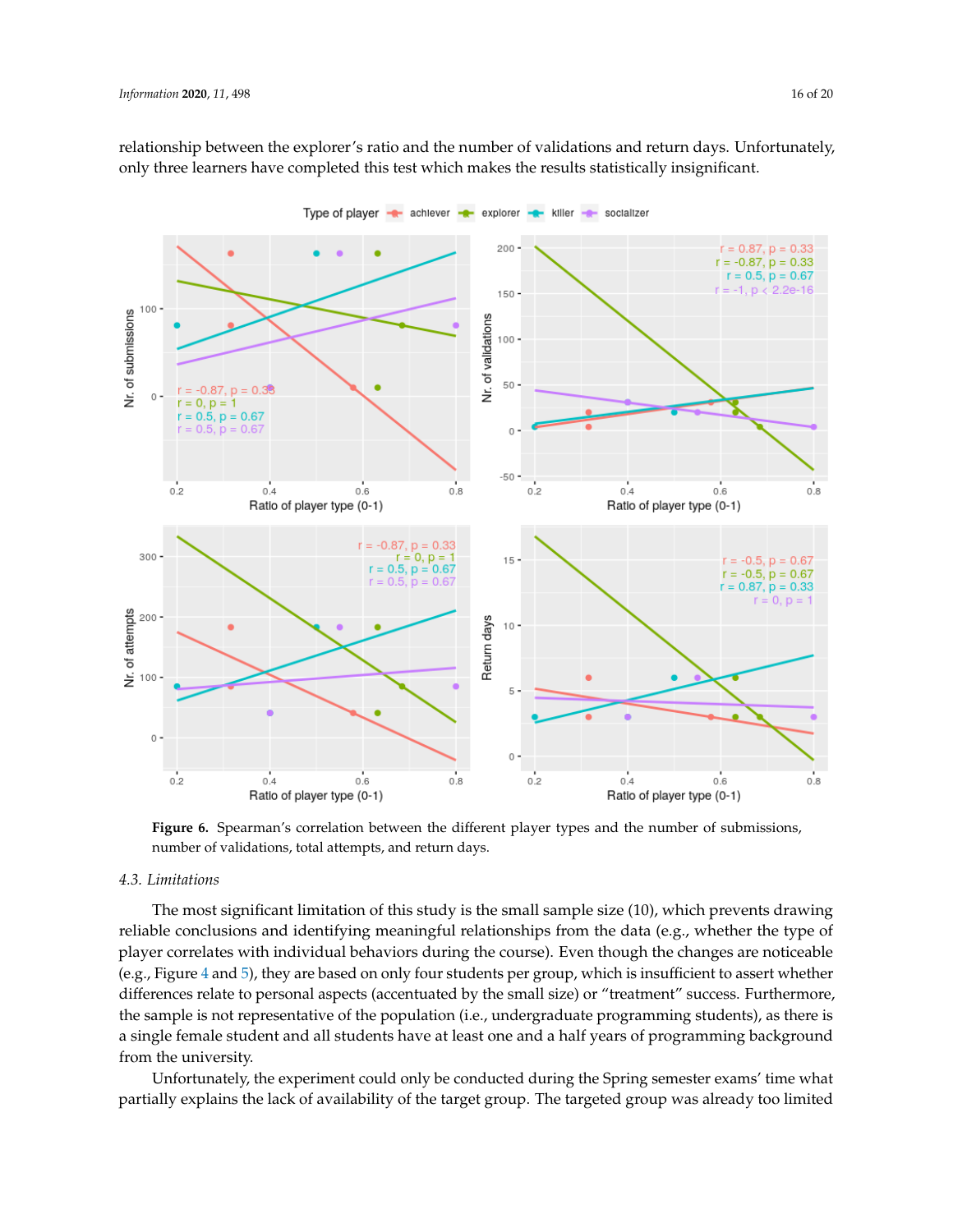(about 40) at the start due to the requirement of one semester of educational experience in JavaScript to be able to enroll in the course.

## <span id="page-16-0"></span>**5. Conclusions**

This paper introduces Asura, an automated assessment environment for game-based coding challenges, which seeks to promote students' motivation, requiring teachers to make an effort comparable to that of creating traditional programming problems. This environment offers teachers a set of tools to author game-based programming challenges in which learners code an SA to play a game. These challenges incorporate competition in the form of tournaments, similar to those used in traditional games and sports, to stimulate further efforts to find better strategies that can defeat all the opponents.

The validation of Asura demonstrated relative success in motivating a small sample of students to overcome their difficulties through practice. Unfortunately, the sample size is too reduced to conclude its effectiveness. Most students of the control group complained about the amount and quality of feedback given, whereas students of the treatment group found it troublesome to get started with the proposed game, the War of Asteroids, while also learning new concepts of ES6. The GUI of Enki has been criticized by both groups with some participants indicating a few issues.

As Asura proposes a new format of challenges, the next step is to grow a repository of challenges that teachers can rely upon to apply to their classes. These challenges should have similar pedagogical purposes to those existing in other formats.

**Author Contributions:** Conceptualization, all authors; data curation, all authors; formal analysis, all authors; funding acquisition, all authors; investigation, all authors; methodology, all authors; project administration, all authors; resources, all authors; software, J.C.P.; supervision, J.P.L. and R.Q.; validation, J.C.P.; visualization, J.C.P.; writing—original draft preparation, J.C.P.; writing—review and editing, all authors. All authors have read and agreed to the published version of the manuscript.

**Funding:** This work is financed by National Funds through the Portuguese funding agency, FCT - Fundação para a Ciência e a Tecnologia, within project UIDB/50014/2020.

**Conflicts of Interest:** The authors declare no conflict of interest.

#### **Abbreviations**

The following abbreviations are used in this manuscript:

- CLI Command-Line Interface
- ES6 EcmaScript 6
- GUI Graphical User Interface
- GWT Google Web Toolkit
- ICPC International Collegiate Programming Contest
- IDE Integrated Development Environment
- JAR Java ARchive
- JSON JavaScript Object Notation
- LMS Learning Management System
- SA Software Agent
- XML eXtensible Markup Language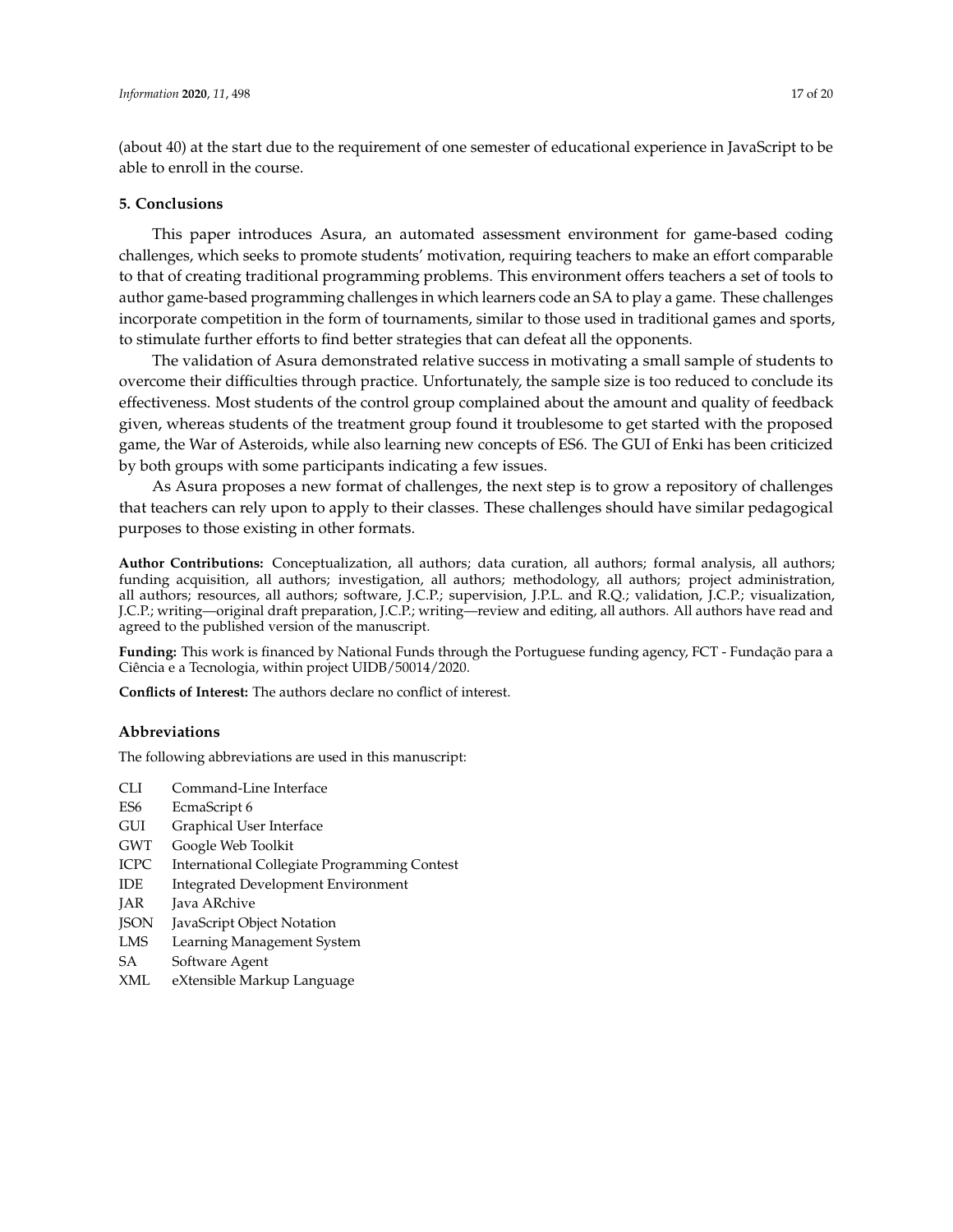#### **References**

- <span id="page-17-0"></span>1. Robins, A.; Rountree, J.; Rountree, N. Learning and teaching programming: A review and discussion. *Comput. Sci. Educ.* **2003**, *13*, 137–172. [\[CrossRef\]](http://dx.doi.org/10.1076/csed.13.2.137.14200)
- <span id="page-17-1"></span>2. Piteira, M.; Costa, C. Learning Computer Programming: Study of Difficulties in Learning Programming. In Proceedings of the 2013 International Conference on Information Systems and Design of Communication, Lisbon, Portugal, 11 July 2013; pp. 75–80. [\[CrossRef\]](http://dx.doi.org/10.1145/2503859.2503871)
- <span id="page-17-2"></span>3. Moser, R. A Fantasy Adventure Game As a Learning Environment: Why Learning to Program is So Difficult and What Can Be Done About It. In Proceedings of the 2nd Conference on Integrating Technology into Computer Science Education, TUppsala, Sweden, 1-5 June 1997; pp. 114-116. [\[CrossRef\]](http://dx.doi.org/10.1145/268819.268853)
- <span id="page-17-3"></span>4. Beaubouef, T.; Mason, J. Why the High Attrition Rate for Computer Science Students: Some Thoughts and Observations. *ACM Sigcse* **2005**, *37*, 103–106. [\[CrossRef\]](http://dx.doi.org/10.1145/1083431.1083474)
- <span id="page-17-4"></span>5. Cheang, B.; Kurnia, A.; Lim, A.; Oon, W.C. On automated grading of programming assignments in an academic institution. *Comput. Educ.* **2003**, *41*, 121–131. [\[CrossRef\]](http://dx.doi.org/10.1016/S0360-1315(03)00030-7)
- <span id="page-17-5"></span>6. Ala-Mutka, K.M. A Survey of Automated Assessment Approaches for Programming Assignments. *Comput. Sci. Educ.* **2005**, *15*, 83–102. [\[CrossRef\]](http://dx.doi.org/10.1080/08993400500150747)
- <span id="page-17-6"></span>7. Enström, E.; Kreitz, G.; Niemelä, F.; Söderman, P.; Kann, V. Five years with kattis–Using an automated assessment system in teaching. In Proceedings of the 2011 Frontiers in Education Conference (FIE), Rapid City, SD, USA, 12–15 October 2011; pp. T3J–1–T3J–6. [\[CrossRef\]](http://dx.doi.org/10.1109/FIE.2011.6142931)
- <span id="page-17-7"></span>8. Edwards, S.H. Improving Student Performance by Evaluating How Well Students Test Their Own Programs. *J. Educ. Resour. Comput.* **2003**, *3*, 1-es. [\[CrossRef\]](http://dx.doi.org/10.1145/1029994.1029995)
- <span id="page-17-8"></span>9. Law, K.M.Y.; Lee, V.C.S.; Yu, Y.T. Learning motivation in e-learning facilitated computer programming courses. *Comput. Educ.* **2010**, *55*, 218–228. [\[CrossRef\]](http://dx.doi.org/10.1016/j.compedu.2010.01.007)
- <span id="page-17-9"></span>10. Pintrich, P.R. The role of motivation in promoting and sustaining self-regulated learning. *Int. J. Educ. Res.* **1999**, *31*, 459–470. [\[CrossRef\]](http://dx.doi.org/10.1016/S0883-0355(99)00015-4)
- <span id="page-17-10"></span>11. Ibáñez, M.B.; Di-Serio, A.; Delgado-Kloos, C. Gamification for engaging computer science students in learning activities: A case study. *IEEE Trans. Learn. Technol.* **2014**, *7*, 291–301. [\[CrossRef\]](http://dx.doi.org/10.1109/TLT.2014.2329293)
- <span id="page-17-11"></span>12. Buckley, P.; Doyle, E. Gamification and student motivation. *Interact. Learn. Environ.* **2016**, *24*, 1162–1175. [\[CrossRef\]](http://dx.doi.org/10.1080/10494820.2014.964263)
- <span id="page-17-12"></span>13. Zichermann, G.; Cunningham, C. *Gamification by Design: Implementing Game Mechanics in Web and Mobile Apps*; O'Reilly Media, Inc.: Sebastopol, CA, USA, 2011.
- <span id="page-17-13"></span>14. Toda, A.M.; Valle, P.H.; Isotani, S. The dark side of gamification: An overview of negative effects of gamification in education. In *Higher Education for All. From Challenges to Novel Technology-Enhanced Solutions*; Cristea, A., Bittencourt, I., Lima, F., Eds.; Springer: Cham, Switherland, 2017.
- <span id="page-17-14"></span>15. Chee, C.M.; Wong, D.H.T. Affluent Gaming Experience Could Fail Gamification in Education: A Review. *IETE Tech. Rev.* **2017**, *34*, 593–597. [\[CrossRef\]](http://dx.doi.org/10.1080/02564602.2017.1315965)
- <span id="page-17-15"></span>16. IBM Community. CodeRally. 2013. Available online: <http://www.alphaworks.ibm.com/tech/coderally> (accessed on 1 November 2019).
- <span id="page-17-16"></span>17. Hartness, K. Robocode: Using Games to Teach Artificial Intelligence. *J. Comput. Sci. Coll.* **2004**, *19*, 287–291.
- <span id="page-17-17"></span>18. Bonakdarian, E.; White, L. Robocode throughout the Curriculum. *J. Comput. Sci. Coll.* **2004**, *19*, 311–313.
- <span id="page-17-18"></span>19. Paiva, J.C.; Leal, J.P.; Queirós, R. Authoring Game-Based Programming Challenges to Improve Students' Motivation. In *The Challenges of the Digital Transformation in Education*; Auer, M.E., Tsiatsos, T., Eds.; Springer International Publishing: Cham, Switzerland, 2020; pp. 602–613.
- <span id="page-17-19"></span>20. Paiva, J.C.; Leal, J.P.; Queirós, R. Game-Based Coding Challenges to Foster Programming Practice. In *First International Computer Programming Education Conference (ICPEC 2020)*; Queirós, R., Portela, F., Pinto, M., Simões, A., Eds.; Schloss Dagstuhl–Leibniz-Zentrum für Informatik: Dagstuhl, Germany, 2020; Volume 81, pp. 1–11. [\[CrossRef\]](http://dx.doi.org/10.4230/OASIcs.ICPEC.2020.18)
- <span id="page-17-20"></span>21. Jenkins, T. On the difficulty of learning to program. In Proceedings of the 3rd Annual Conference of the LTSN Centre for Information and Computer Sciences, Loughborough, UK, 27–29 August 2002.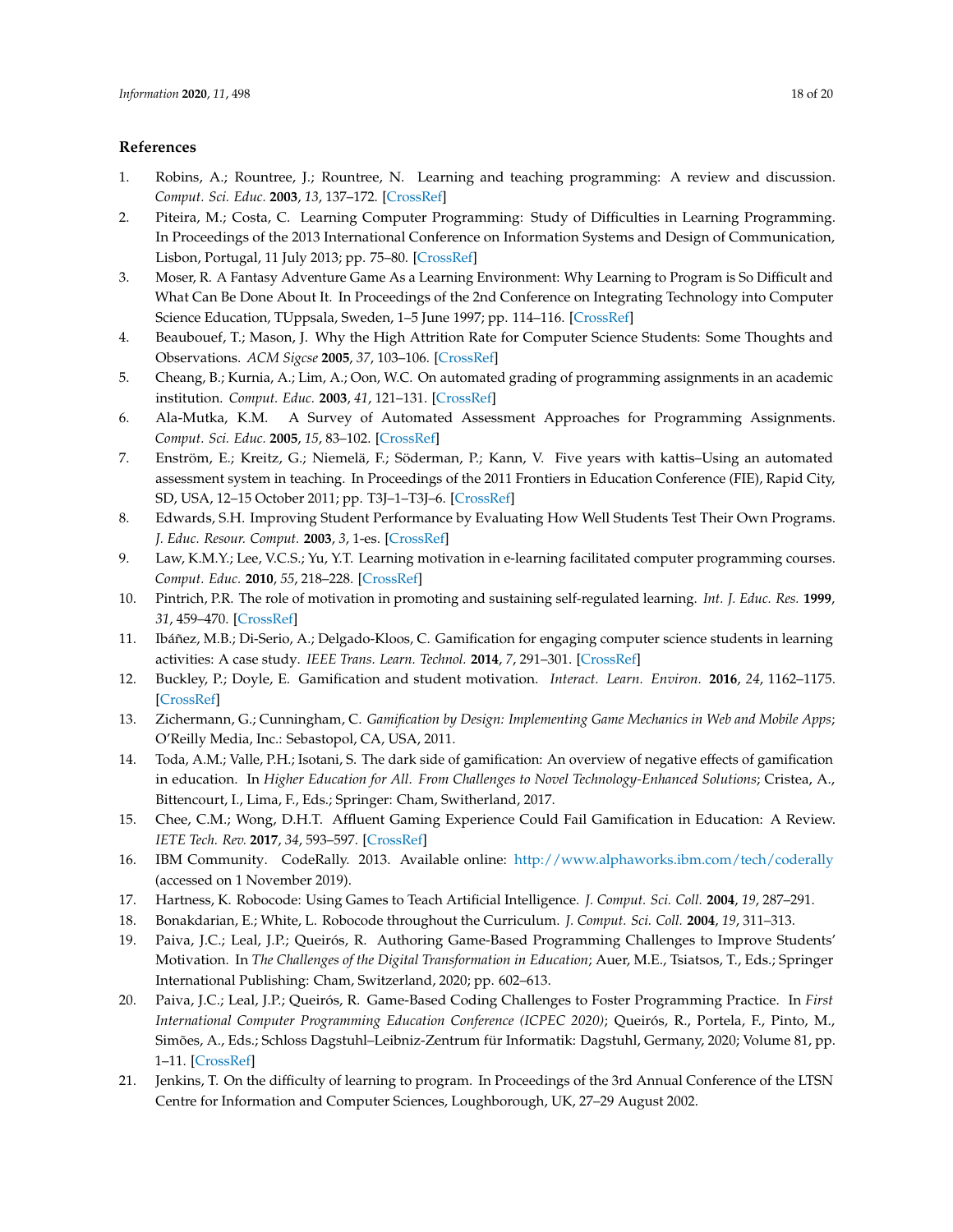- <span id="page-18-0"></span>22. Paiva, J.C.; Leal, J.P.; Queirós, R.A. Enki: A Pedagogical Services Aggregator for Learning Programming Languages. In Proceedings of the 2016 ACM Conference on Innovation and Technology in Computer Science Education, Arequipa, Peru, 25–26 April 2016, pp. 332–337. [\[CrossRef\]](http://dx.doi.org/10.1145/2899415.2899441)
- <span id="page-18-6"></span>23. Leal, J.P.; Silva, F. Using Mooshak as a Competitive Learning Tool. *Compet. Learn. Symp.* **2008**.
- <span id="page-18-1"></span>24. Guerreiro, P.; Georgouli, K. Enhancing elementary programming courses using e-learning with a competitive attitude. *Int. J. Int. Educ.* **2008**, *10*, 38.
- <span id="page-18-2"></span>25. Ahn, J.; Butler, B.S.; Alam, A.; Webster, S.A. Learner participation and engagement in open online courses: Insights from the Peer 2 Peer University. *J. Online. Learn. Teach.* **2013**, *9*, 160.
- <span id="page-18-3"></span>26. Gogoulou, A.; Gouli, E.; Grigoriadou, M.; Samarakou, M.; Chinou, D. A web-based educational setting supporting individualized learning, collaborative learning and assessment. *J. Educ. Technol. Soc.* **2007**, *10*, 242–256.
- <span id="page-18-4"></span>27. Hwang, W.Y.; Wang, C.Y.; Hwang, G.J.; Huang, Y.M.; Huang, S. A web-based programming learning environment to support cognitive development. *Interact. Comput.* **2008**, *20*, 524–534. [\[CrossRef\]](http://dx.doi.org/10.1016/j.intcom.2008.07.002)
- <span id="page-18-5"></span>28. Kohn, A. *No Contest: The Case against Competition*, 2nd ed.; Houghton Mifflin: Boston, MA, USA, 1992.
- <span id="page-18-7"></span>29. Chang, L.J.; Yang, J.C.; Yu, F.Y. Development and evaluation of multiple competitive activities in a synchronous quiz game system. *Innov. Educ. Teach. Int.* **2003**, *40*, 16–26. [\[CrossRef\]](http://dx.doi.org/10.1080/1355800032000038840)
- 30. Lawrence, R. Teaching data structures using competitive games. *IEEE Trans. Educ.* **2004**, *47*, 459–466. [\[CrossRef\]](http://dx.doi.org/10.1109/TE.2004.825053)
- <span id="page-18-8"></span>31. Burguillo, J.C. Using game theory and competition-based learning to stimulate student motivation and performance. *Comput. Educ.* **2010**, *55*, 566–575. [\[CrossRef\]](http://dx.doi.org/10.1016/j.compedu.2010.02.018)
- <span id="page-18-9"></span>32. Trotman, A.; Handley, C. Programming contest strategy. *Comput. Educ.* **2008**, *50*, 821–837. [\[CrossRef\]](http://dx.doi.org/10.1016/j.compedu.2006.08.008)
- <span id="page-18-10"></span>33. Georgouli, K.; Guerreiro, P. Incorporating an automatic judge into blended learning programming activities. In Proceedings of the International Conference on Web-Based Learning, Magdeburg, Germany, 23–25 September 2019; pp. 81–90. [\[CrossRef\]](http://dx.doi.org/10.1007/978-3-642-17407-0_9)
- <span id="page-18-11"></span>34. Revilla, M.A.; Manzoor, S.; Liu, R. Competitive learning in informatics: The UVa online judge experience. *Olymp. Inf.* **2008**, *2*, 131–148.
- <span id="page-18-12"></span>35. Eldering, J.; Kinkhorst, T.; van de Warken, P. DOM Judge–Programming Contest Jury System. 2020. Available online: <https://www.domjudge.org> (accessed on 23 October 2020).
- <span id="page-18-13"></span>36. Ashoo, S.E.; Boudreau, T.; Lane, D.A. CSUS Programming Contest Control System (PC2). 2019. Available online: <https://pc2.ecs.csus.edu> (accessed on 23 October 2020).
- <span id="page-18-14"></span>37. Pengcheng, X.; Fuchen, Y.; Di, X. PKU JudgeOnline. 2013. Available online: <http://poj.org> (accessed on 23 October 2020).
- <span id="page-18-15"></span>38. Leal, J.P.; Silva, F. Mooshak: A Web-based multi-site programming contest system. *Softw. Pract. Exp.* **2003**, *33*, 567–581. [\[CrossRef\]](http://dx.doi.org/10.1002/spe.522)
- <span id="page-18-16"></span>39. Eagle, M.; Barnes, T. Wu's castle: teaching arrays and loops in a game. In Proceedings of the 13th Annual Conference on Innovation and Technology in Computer Science Education, New York, NY, USA, 2008; pp. 245–249. [\[CrossRef\]](http://dx.doi.org/10.1145/1384271.1384337)
- <span id="page-18-17"></span>40. Bloom, B.S.; Max D.E.; Edward J.F.; Walker, H.H.; David R.K. *Taxonomy of Educational Objectives*; Addison-Wesley Longman Ltd.: Boston, MA, USA, 1956.
- <span id="page-18-18"></span>41. Barnes, T.; Richter, H.; Powell, E.; Chaffin, A.; Godwin, A. Game2Learn: Building CS1 Learning Games for Retention. In Proceedings of the 12th Annual SIGCSE Conference on Innovation and Technology in Computer Science Education, New York, NY, USA, 2007; pp. 121–125. [\[CrossRef\]](http://dx.doi.org/10.1145/1268784.1268821)
- <span id="page-18-19"></span>42. Chaffin, A.; Doran, K.; Hicks, D.; Barnes, T. Experimental Evaluation of Teaching Recursion in a Video Game. In Proceedings of the 2009 ACM SIGGRAPH Symposium on Video Games, New York, NY, USA, 2009; pp. 79–86. [\[CrossRef\]](http://dx.doi.org/10.1145/1581073.1581086)
- <span id="page-18-20"></span>43. Muratet, M.; Torguet, P.; Viallet, F.; Jessel, J.P. Experimental Feedback on Prog&Play: A Serious Game for Programming Practice. *Comput. Gr. Forum* **2010**, *30*, 61–73. [\[CrossRef\]](http://dx.doi.org/10.1111/j.1467-8659.2010.01829.x)
- <span id="page-18-21"></span>44. Ostrovsky, I. RoboZZle. 2009. Available online: <http://robozzle.com> (accessed on 23 October 2020).